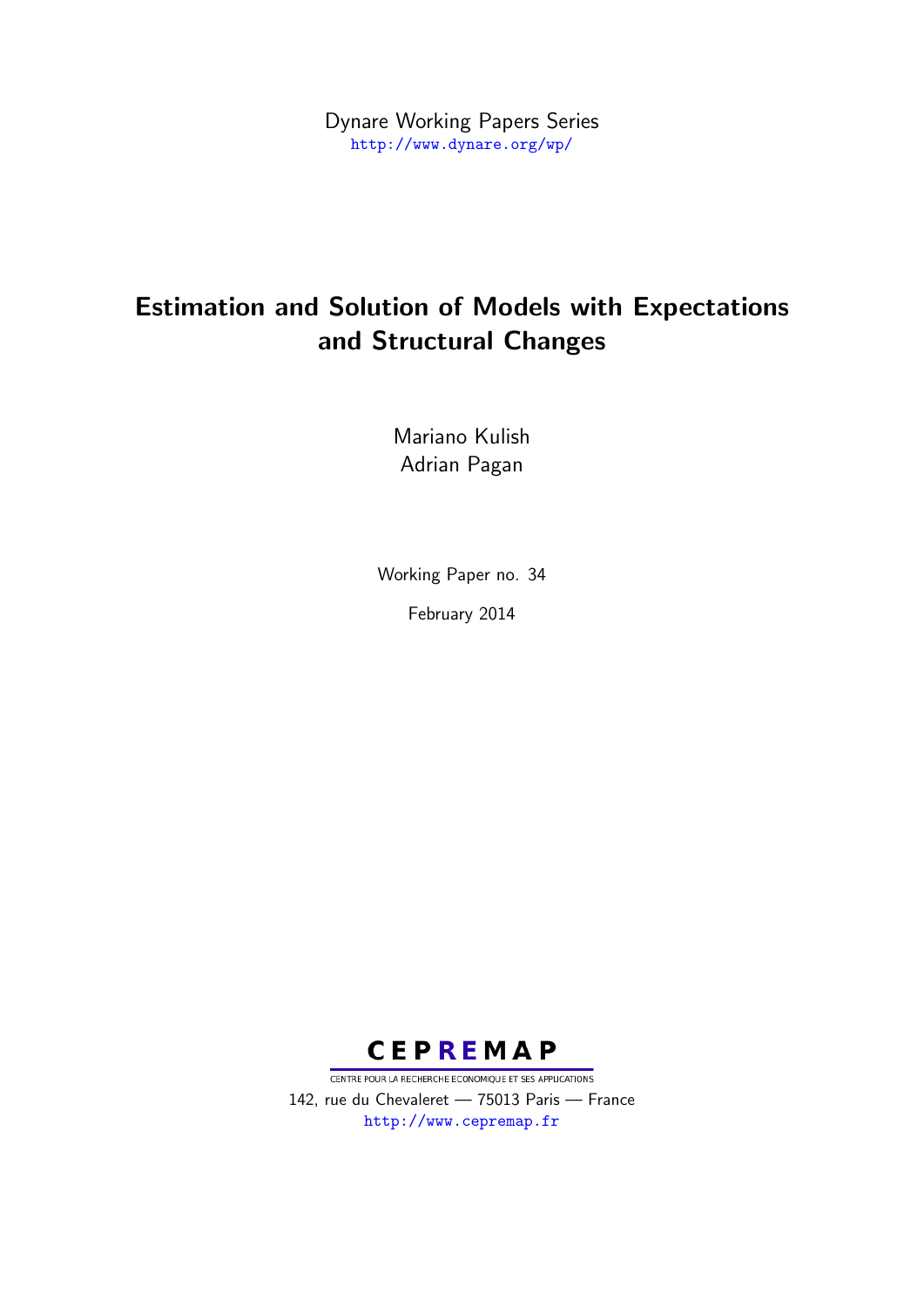# Estimation and Solution of Models with Expectations and Structural Changes<sup>∗</sup>

Mariano Kulish†and Adrian Pagan‡

July 15, 2013

#### Abstract

Standard solution methods for linearised models with rational expectations take the structural parameters to be constant. These solutions are fundamental for likelihood-based estimation of such models. Regime changes, such as those associated with either changed rules for economic policy, institutional changes, or changes in the technology of production, can generate large changes in the statistical properties of observable variables. In practice, structural change is accounted for during estimation by selecting a sub-sample for which a time-invariant structure seems valid. In this paper we develop solutions for linearised models with structural changes under a variety of assumptions regarding agents' beliefs about those structural changes. We put the solutions in state space form and use the Kalman filter to construct the likelihood function. We apply the techniques to three examples: an inflationary program, a disinflation program and a transitory slowdown in trend growth.

<sup>∗</sup>We thank Adam Cagliarini, Alex Heath, Gordon Menzies, James Morley and Michael Plumb for comments.

<sup>†</sup>School of Economics, Australian School of Business, University of New South Wales. m.kulish@unsw.edu.au

<sup>‡</sup>School of Economics, Faculty of Arts and Social Sciences, University of Sydney. adrian.pagan@sydney.edu.au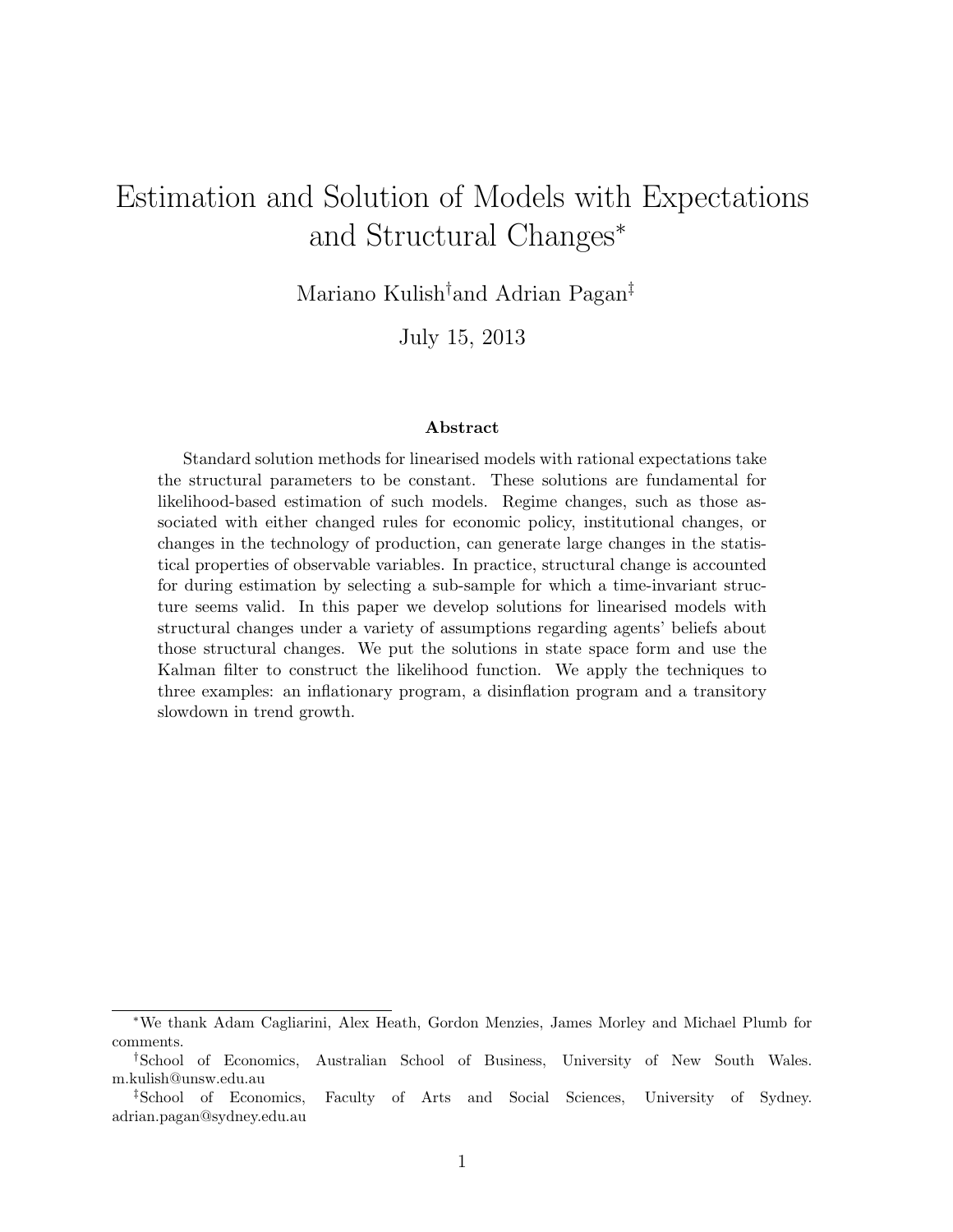## 1 Introduction

Standard solution methods for linear rational expectations models, like Anderson [1997], Blanchard and Kahn [1980], Binder and Pesaran [1995], King and Watson [1998], Klein [2000], Sims [2001] and Uhlig [1997], deal with the case where the parameters of the structural model are constant. These methods are at the heart of likelihood-based estimation of such models. In practice, the magnitude of changes in the properties of observable variables is used to help define sub-samples for which a time-invariant structure seems valid, and estimation is then done with these sub-samples.<sup>1</sup> The analysis of Lubik and Schorfheide [2004], for instance, is based on the assumption that the target inflation rate in the United States – like other structural parameters – stayed constant in the pre-Volcker years, but then possibly shifted in the early 1980s, based on the estimates of steady-state inflation in each of the sub-samples.

Findings of structural instabilities seem to apply to many models of macroeconomic aggregates. While we cannot do justice to the complete literature, one can point to the work of Clarida et al. [2000] who find a significant difference in the way monetary policy was conducted pre- and post-late 1979 in the United States; Ireland [2001] who detects shifts in the discount factor; Inoue and Rossi [2011] who show that the Great Moderation was due to both changes in shock volatilities and policy and private sector parameters; and Stock and Watson [2007] who provide evidence of changes in the variance of shocks to trend inflation.

Our objective here is to develop solutions for linear stochastic models with model consistent expectations in the presence of structural changes that are possibly foreseen. The solution extends one recently proposed by Cagliarini and Kulish [2013] in two important ways: 1) it provides an econometric representation, namely a state space form, to which the Kalman filter can be applied to construct the likelihood function of the data; and 2) it allows a difference between beliefs and reality to exist for a period of time before, after or during a sequence of structural changes. This extension allows us to capture situations of imperfect credibility in which policy announcements may be carried out as announced, but are not necessarily incorporated into expectations formation. As we show below, in every case, the reduced-form solution takes the form of a time-varying coefficients VAR to which the Kalman filter can be applied. The drifts of the time-varying coefficients are functions of the underlying structural changes and of beliefs about the structure's evolution.

In the basic case we assume that expectations are formed in such a way as to be consistent with whatever structure (model) holds at each point in the sample. This is analyzed in Section 3 by looking at cases where the structural changes are either unknown in advance or where there is some foresight about them. In this scenario a second structure (model) will hold at some given future date and, because agents know what that date is, they factor it into the formation of their expectations before the actual date at which the change occurs. Examples of this latter situation could be a change in inflation targets or an announcement about the introduction of a tax. Section 3 also

 $1<sup>1</sup>$ An interesting exception is Cúrdia and Finocchiaro [2005] who estimate a model for Sweden with a monetary regime change. Their estimation, however, truncates the transition between regimes.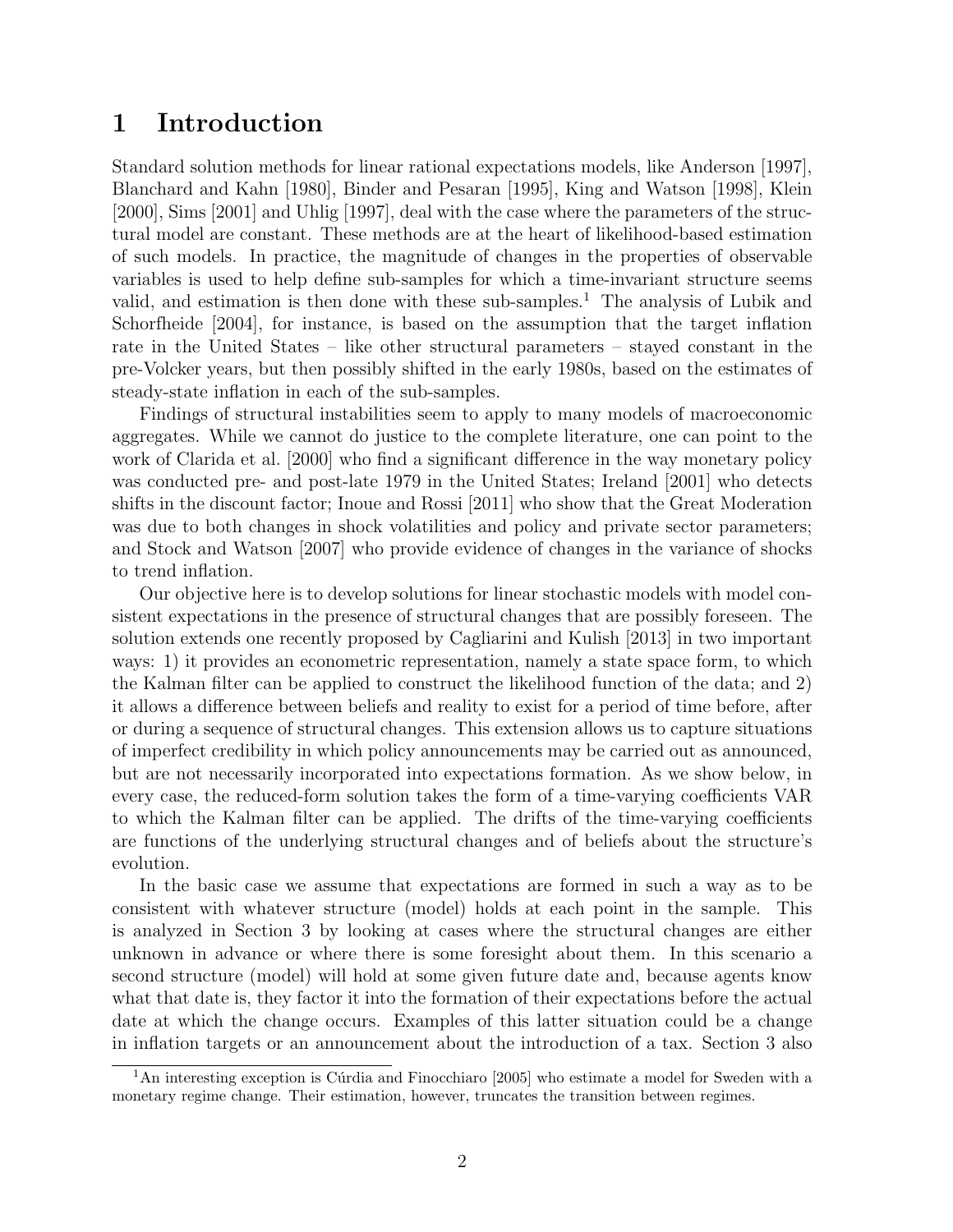deals with the situation where beliefs about the structural change can be different from the truth (reality). Thus, if one thinks of a single structural change in the sample, expectations may be based on the first period model for some time into the second period. Of course, eventually it seems reasonable (though not necessary) to think that beliefs must centre upon the second period model. We specify when beliefs agree with this second model and mostly abstract from describing exactly how these beliefs arise in order to study the way in which structural change would affect the formation of expectations and the solutions of macroeconomic models. The implications of many macroeconomic models are initially studied under a given set of parameters and then questions of how one would learn about these parameter values is introduced at a later point, and we follow that tradition here. The argument for proceeding in two stages here is even more marked than in the standard context where there is a single model and one has to discover its parameters. One needs to determine when there are shifts in the model parameters and what the magnitude of the shifts are. There is no one way of doing this and so it is best left for another study. Nevertheless, we make some comments about the issue in the conclusion.

The particular case in which the structure evolves and agents' beliefs are fully aligned with reality coincides with the problem posed by Cagliarini and Kulish [2013]. The generalization of this paper involves allowing a difference between beliefs and reality to exist for a period of time before, after or during a sequence of structural changes. This generalization is useful for at least two reasons. Firstly, it is capable of capturing the consequences of structural changes that may go temporarily unnoticed as, for example, happened during the US productivity slowdown of the early 1970s. Secondly, it may be used to capture the impact of policy announcements which are less than perfectly credible.

Many of the issues we address have long been recognize in the literature. In fact, more than half a century ago Marschak [1953] noticed that, in the case of an anticipated structural change, the purely empirical projections of observed past regularities into the future would not be a reliable guide for decision making, unless past observations were supplemented by some knowledge of the way the structure was expected to change. Since then the technical apparatus has changed a great deal, but these insights are just as powerful today. In the context of estimating and solving dynamic stochastic models with expectations, some knowledge of the structural changes that might have taken place in-sample allows us to increase the number of observations that are usable in estimation, and therefore has the potential for improving the quality of the estimation. But regardless of what may be the situation in a particular application, this paper appears to be the first to provide the tools to accomplish maximum likelihood estimation of dynamic stochastic economies with structural changes under a variety of assumptions regarding expectations formation.

The paper is organized as follows. The next section reviews the Binder and Pesaran [1997] solution procedure for models with forward-looking expectations, which is essentially an implementation of the method of undetermined coefficients. As mentioned previously Section 3 then extends the solution to situations of structural change and derives the likelihood for the implied model. Section 4 introduces three examples. The first, looks at impulse responses in the case of a policy that increases the inflation target. The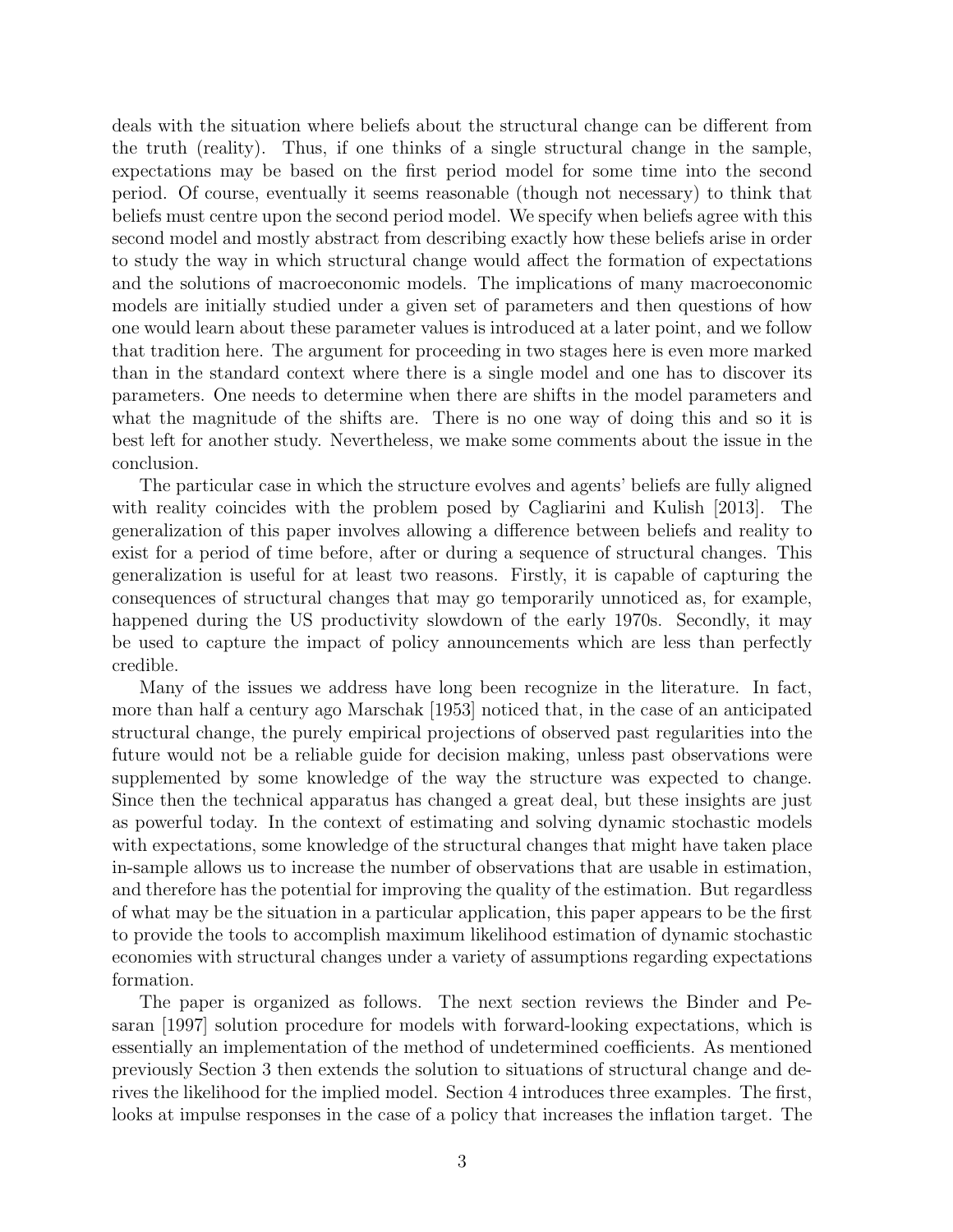second investigates estimation in the context of an anticipated credible disinflation program, while the third looks at estimation in the event of a temporary fall in trend growth happening alongside a looser monetary policy. Section 5 concludes and the Appendix provides details of the construction of the likelihood with the Kalman filter.

## 2 Solution of Models with Forward-Looking Expectations and No Structural Changes

Our solution method is a variant of Binder and Pesaran [1997]. Following that paper, a linear rational expectations model of n equations can be written as

$$
A_0 y_t = C_0 + A_1 y_{t-1} + B_0 \mathbb{E}_t y_{t+1} + D_0 \varepsilon_t, \tag{1}
$$

where  $y_t$  is a  $n \times 1$  vector of state and jump variables and  $\varepsilon_t$  is a  $l \times 1$  vector of exogenous variables. With no loss of generality we take the latter to be white noise and to have  $I_l$  as their covariance matrix. All matrices in Equation (1) conform to the specified dimensions.<sup>2</sup> The formulation can be generalised as in Binder and Pesaran [1997] to allow additional lags of  $y_t$  as well as conditional expectations at different horizons and from earlier dates.

If it exists and is unique, the solution to Equation (1) will be a VAR of the form

$$
y_t = C + Qy_{t-1} + G\varepsilon_t.
$$
\n<sup>(2)</sup>

Given that this is the solution and  $\mathbb{E}_t \varepsilon_{t+1} = 0$  we must have  $\mathbb{E}_t y_{t+1} = C + Q y_t$ . Substituting this into Equation (1) and re-arranging terms produces

$$
y_t = (A_0 - B_0 Q)^{-1} (C_0 + B_0 C + A_1 y_{t-1} + D_0 \varepsilon_t).
$$
\n(3)

Now  $(A_0 - B_0 Q)^{-1} = (I - A_0^{-1} B_0 Q)^{-1} A_0^{-1}$  and defining  $\Gamma \equiv A_0^{-1} C_0$ ,  $A \equiv A_0^{-1} A_1$ ,  $B \equiv$  $A_0^{-1}B_0$  and  $D \equiv A_0^{-1}D_0$ , Equation (3) becomes

$$
y_t = (I - BQ)^{-1}(\Gamma + BC + Ay_{t-1} + D\varepsilon_t).
$$

Using the same logic as in the method of undetermined coefficients this must equal Equation (2), establishing the equivalences

$$
(I - BQ)^{-1}(\Gamma + BC) = C,\t\t(4)
$$

$$
(I - BQ)^{-1}A = Q,\t\t(5)
$$

$$
(I - BQ)^{-1}D = G.
$$
\n
$$
(6)
$$

<sup>&</sup>lt;sup>2</sup>We may need to make a distinction between the original shocks of a dynamic stochastic model,  $e_t$ , and the shocks  $\varepsilon_t$  in Equation (1). Often  $e_t$  are taken to be serially correlated. This can be captured by writting such a system in the form of Equation (1) with lagged values of the endogenous variables included in  $y_t$ . This means that  $\varepsilon_t$  are the innovations to the shock processes  $e_t$ . There may be a numerical advantage to working with  $e_t$  rather than  $\varepsilon_t$ , as that reduces the dimension of  $y_t$  and, consequently, all the matrices involved in finding a solution. But there are conceptual advantages in using the system we work with. Our MATLAB function that computes the Binder Pesaran solution, 'smatsbp.m', does allow us to work with an  $e_t$  that is described by a VAR process.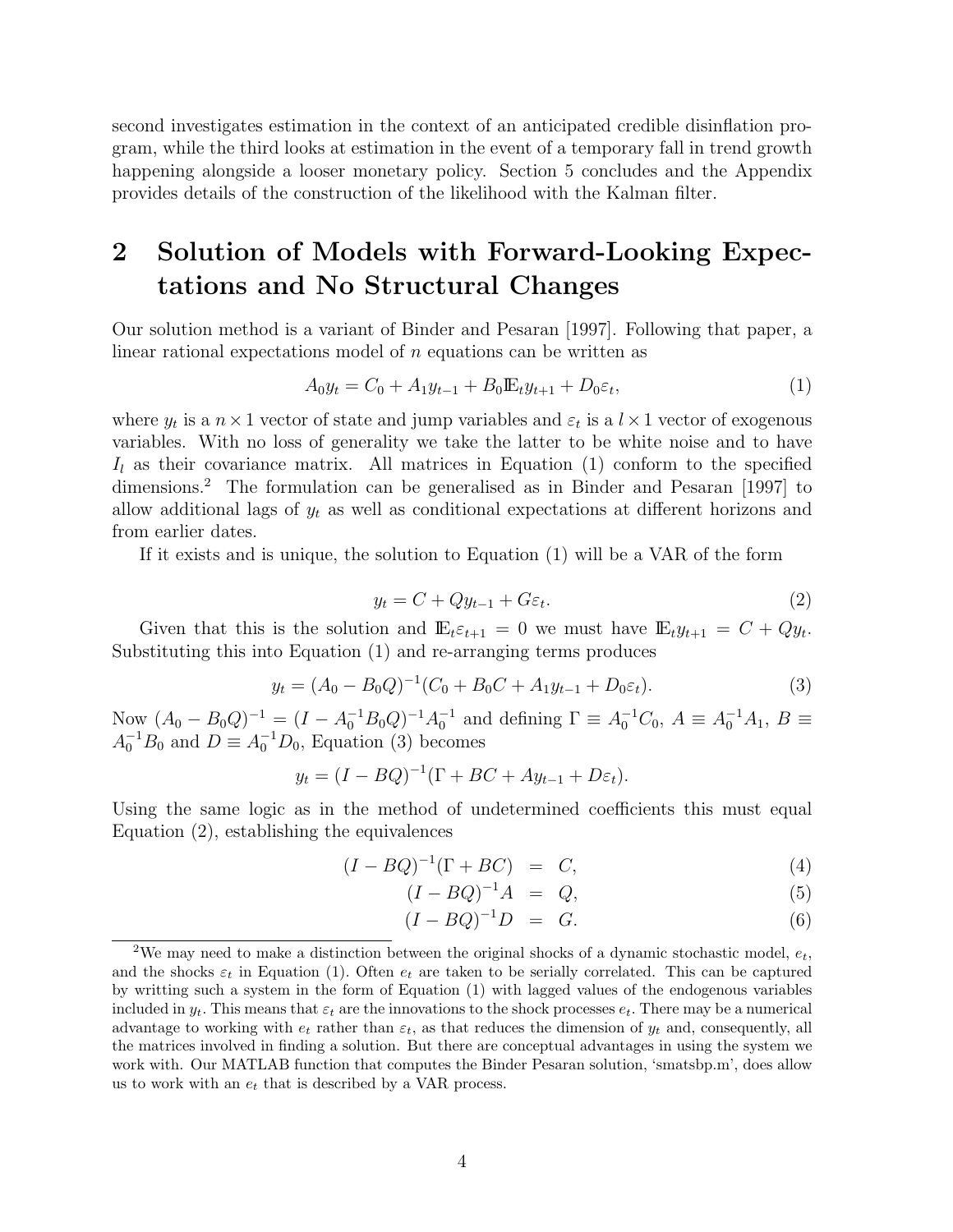Equation (5) implies that

$$
A - Q + BQ^2 = 0,
$$

and so determines Q. Equation (4) implies that

$$
C = [(I - (I - BQ)^{-1}B]^{-1}(I - BQ)^{-1}\Gamma = (I - F)^{-1}\Lambda,
$$

where  $\Lambda = (I - BQ)^{-1}\Gamma$ ,  $F = (I - BQ)^{-1}B$ . Thus, once Q is found it is possible to derive  $C$  and  $G$ , providing the solution to the model.

## 3 Solutions with Structural Changes

Before we discuss solutions to the different cases, it is useful to introduce some notation. First, there is a sample of data running as  $t = 1, 2, ..., T$ . Second, we allow for a number of structural changes over the sample period. Hence we begin by assuming that the first structural change is at  $T_m$  and the last is at  $T_m^*$ . Accordingly, the initial model is replaced by a new one at  $T_m$ , following which there may be a sequence of models until  $T_m^*$ , when a final model is in place. After  $T_m^*$  no further structural changes are assumed to take place (and we will say that the structure has converged). Notice that, given these definitions, if there is just a single structural change then it begins at  $T_m = T_m^*$ , since the model after the initial one is the final model.

Figure 1: Timing of Structural Changes



Figure 1 illustrates one possibility. The arrows describe the evolution of the structure. The sequence of structural changes begins in  $T_m$  and ends in  $T_m^*$ . In Figure 1, just as in our later examples,  $T_m$  and  $T_m^*$  take place in-sample, although nothing about our solutions requires this to be the case. Further, in practice, one might also have many structural changes in the model parameters (and these could possibly overlap); it suffices to establish the solutions with a single sequence of structural changes.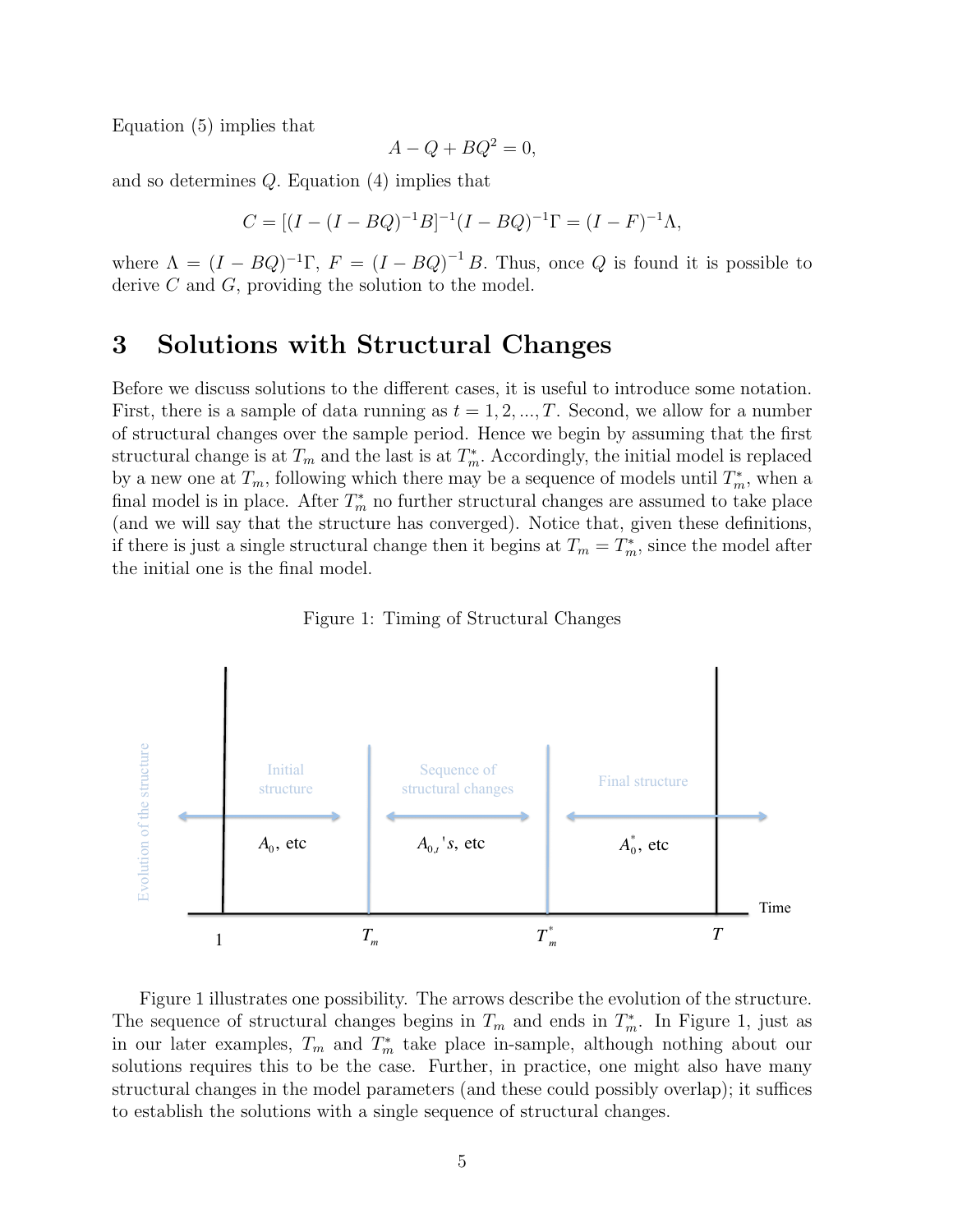A formal account of the description above follows. Formally it is being assumed that before  $T_m$  the structure is stable at Equation (1). Then, during  $t = T_m, ..., T_m^* - 1$  the structure evolves as

$$
A_{0,t}y_t = C_{0,t} + A_{1,t}y_{t-1} + B_{0,t}\mathbb{E}_t y_{t+1} + D_{0,t}\varepsilon_t,
$$
\n<sup>(7)</sup>

subsequently changing over during  $t = T_m^*, ..., T$  to

$$
A_0^* y_t = C_0^* + A_1^* y_{t-1} + B_0^* \mathbb{E}_t y_{t+1} + D_0^* \varepsilon_t.
$$
 (8)

Thereafter, there are no further structural changes and Equation (8) holds into the infinite future.

To be concrete suppose there are two structural changes in the sample. In the first interval (1 to  $T_m - 1$ ) there is a model whose coefficients are  $\theta = \{A_0, C_0, A_1, B_0, D_0\}$ . In the second interval  $(T_m$  to  $T_m^* - 1)$  these change to  $\bar{\theta} = \{\bar{A}_0, \bar{C}_0, \bar{A}_1, \bar{B}_0, \bar{D}_0\}$  and, in the final interval  $(T_m^*$  to T, to  $\theta^* = \{A_0^*, C_0^*, A_1^*, B_0^*, D_0^*\}$ . The notation in Equation (7) allows the parameters  $A_{0,t}$  etc to vary according to the time period but in the two structural change case  $A_{0,t} = \bar{A}_0$  etc from  $T_m$  to  $T_m^* - 1$  and, after that, the structure converges to  $A_0^*$ , etc. In general, when a sequence of structural changes takes place in-sample, the structural matrices are given by

$$
\{\{A_0, C_0, A_1, B_0, D_0\}_{t=1}^{T_m-1}, \{A_{0,t}, C_{0,t}, A_{1,t}, B_{0,t}, D_{0,t}\}_{t=T_m}^{T_m^*-1}, \{A_0^*, C_0^*, A_1^*, B_0^*, D_0^*\}_{t=T_m^*}^T\}.
$$

In the first numerical example of Section 4 we will consider a single structural change as opposed to a sequence of them, and so we will often refer to the interval  $t = 1, ..., T_m^* - 1$  as the 'first interval' and  $t = T_m^*$ , ... as the 'second interval'. The second of our illustrations in Section 4 refers to two structural changes.

#### 3.1 Regime Shifts with Beliefs Matching Reality

As seen in the solution method for models without structural change, a key element is to replace the forward expectations with a function that is consistent with the existing model and the information agents possess. Thus we need to specify how expectations are to be formed at a point in time and what information is available to agents at that point. We consider two cases. In the first case we take agents' beliefs about the prevailing structure to be accurate (i.e. beliefs match reality). The sequence of structural changes given by Equations (7) and (8) are taken to be known once they occur. In the second case it is assumed that the sequence of structural changes given by Equations (7) and (8) is foreseen from  $T_m$ . In particular, from period  $T_m$  onwards agents know when all future structural changes occur i.e. at the time of the first structural change they know exactly when future changes will take place.<sup>3</sup>

<sup>&</sup>lt;sup>3</sup>It will be obvious from the solution method that we can handle situations where only *some* of the future structural changes are known at  $T_m$ .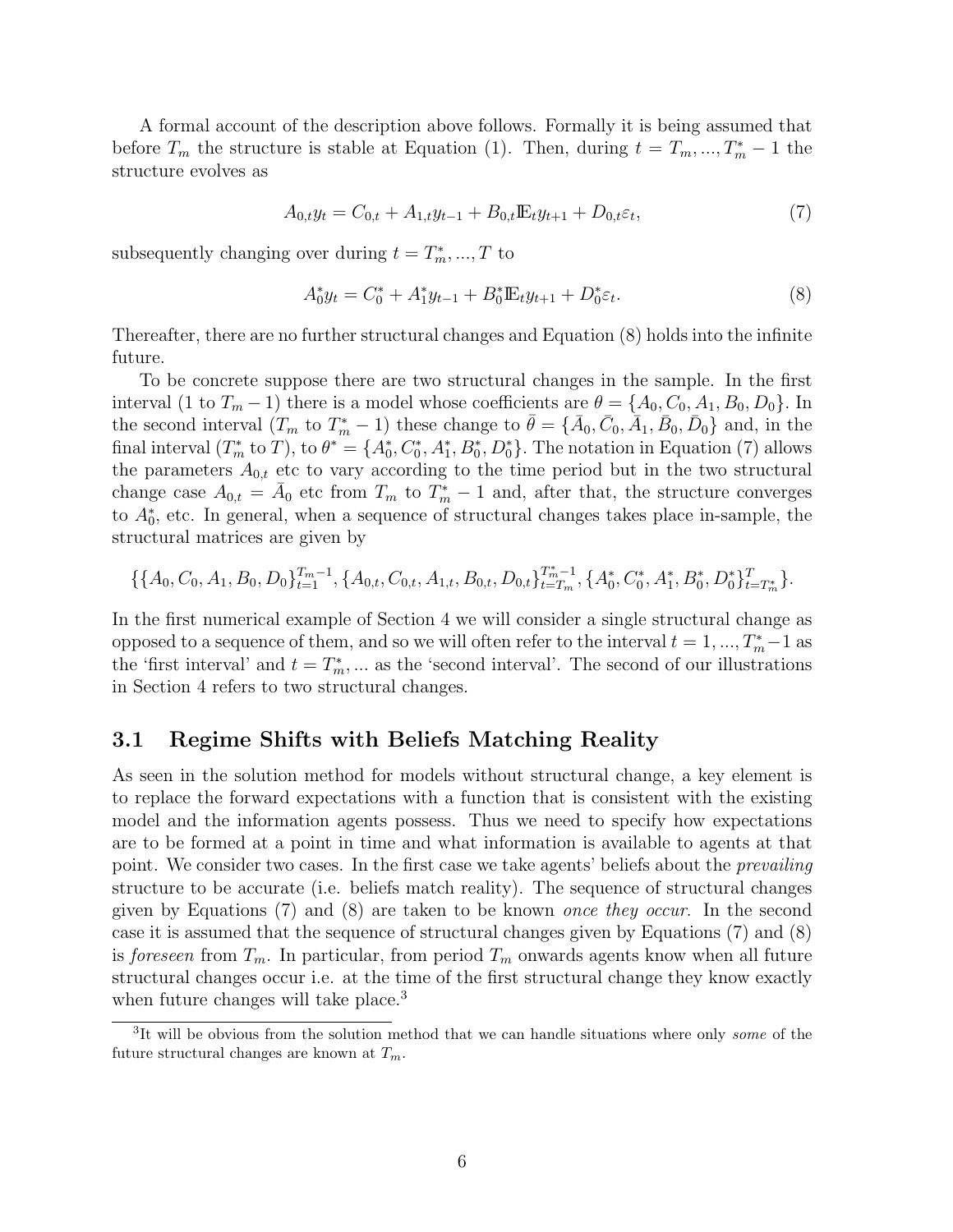#### 3.1.1 Structural Changes Known Once They Occur

To begin, take the simple case of a single structural change. Up until  $T_m - 1 = T_m^* - 1$ agents will assume that the first interval model with coefficients  $\theta = \{A_0, B_0, ...\}$  is going to continue indefinitely. Hence the solution is just that for the no structural change case i.e.  $y_t = C + Q y_{t-1} + D \varepsilon_t$ . From  $T_m^*$  onwards agents form expectations with the final model that has coefficients  $\theta^* = \{A_0^*, B_0^*, ...\}$  and so the solution will be  $y_t = C^* + Q^* y_{t-1} + D^* \varepsilon_t$ . So one simply uses the model that holds at any point t to compute the solution for  $y_t$ . Clearly, the solution generalises to any number of structural changes.

#### 3.1.2 Foreseen Structural Changes

Now consider what happens if, after the first structural change, agents know when all future changes will take place. In this situation expectations need to be formed which recognise that agents know that different model(s) will hold at some point in the future. In general, from  $T_m$  onwards the solution for  $y_t$  at any point in time will be a time varying VAR of the form

$$
y_t = C_t + Q_t y_{t-1} + G_t \varepsilon_t.
$$
\n
$$
(9)
$$

Because the information about future structures (models) is taken to be certain and non-stochastic, it follows that  $\mathbb{E}_t y_{t+1} = C_{t+1} + Q_{t+1}y_t$ . Then, following the earlier solution method, we would get the equivalent conditions to Equations (4) to (6) as

$$
(I - B_t Q_{t+1})^{-1} (\Gamma_t + B_t C_{t+1}) = C_t \tag{10}
$$

$$
(I - B_t Q_{t+1})^{-1} A_t = Q_t \tag{11}
$$

$$
(I - B_t Q_{t+1})^{-1} D_t = G_t, \t\t(12)
$$

where, as before,  $\Gamma_t \equiv A_{0,t}^{-1} C_{0,t}$ ,  $A_t \equiv A_{0,t}^{-1} A_{1,t}$ ,  $B_t \equiv A_{0,t}^{-1} B_{0,t}$  and  $D_t \equiv A_{0,t}^{-1} D_{0,t}$ . There are two key differences. One is the second condition, which now becomes

$$
A_t - Q_t + B_t Q_{t+1} Q_t = 0,
$$
\n(13)

so that to solve for  $Q_t$  we need to use a backward recursion. To do so, we start from the solution of the final structure  $Q_{T_m^*}=Q^*$ , and choose the sequence  ${Q_t}_{t=T_m}^{T_m^*-1}$  $t_{t=T_m}^{T_m-1}$  that satisfies Equation (13). The second difference is the first condition which can now be written as

$$
\Lambda_t + F_t C_{t+1} = C_t
$$

where  $\Lambda_t = (I - B_t Q_{t+1})^{-1} \Gamma_t$  and  $F_t = (I - B_t Q_{t+1})^{-1} B_t$ . With  $Q_t$  in hand it is possible to solve for  $C_t$  through a forward recursion, giving  $C_t = \Lambda_t + F_t \Lambda_{t+1} + F_t F_{t+1} \Lambda_{t+2}$ . . .Consequently our algorithm involves both a backward and forward step.

To illustrate, consider the case of two structural changes. From  $T_m$  onwards agents know about any future structural changes. Starting with the final interval  $T_m^*,...,T$ , since the final model is in place from  $T_m^*$  onwards one can apply the no structural change solution method to get a VAR structure  $y_t = C^* + Q^* y_{t-1} + G^* \varepsilon_t$ . Accordingly, this applies to the last interval and enables us to determine that  $Q_{T_m^*} = Q^*$ . At  $t = T_m^* - 1$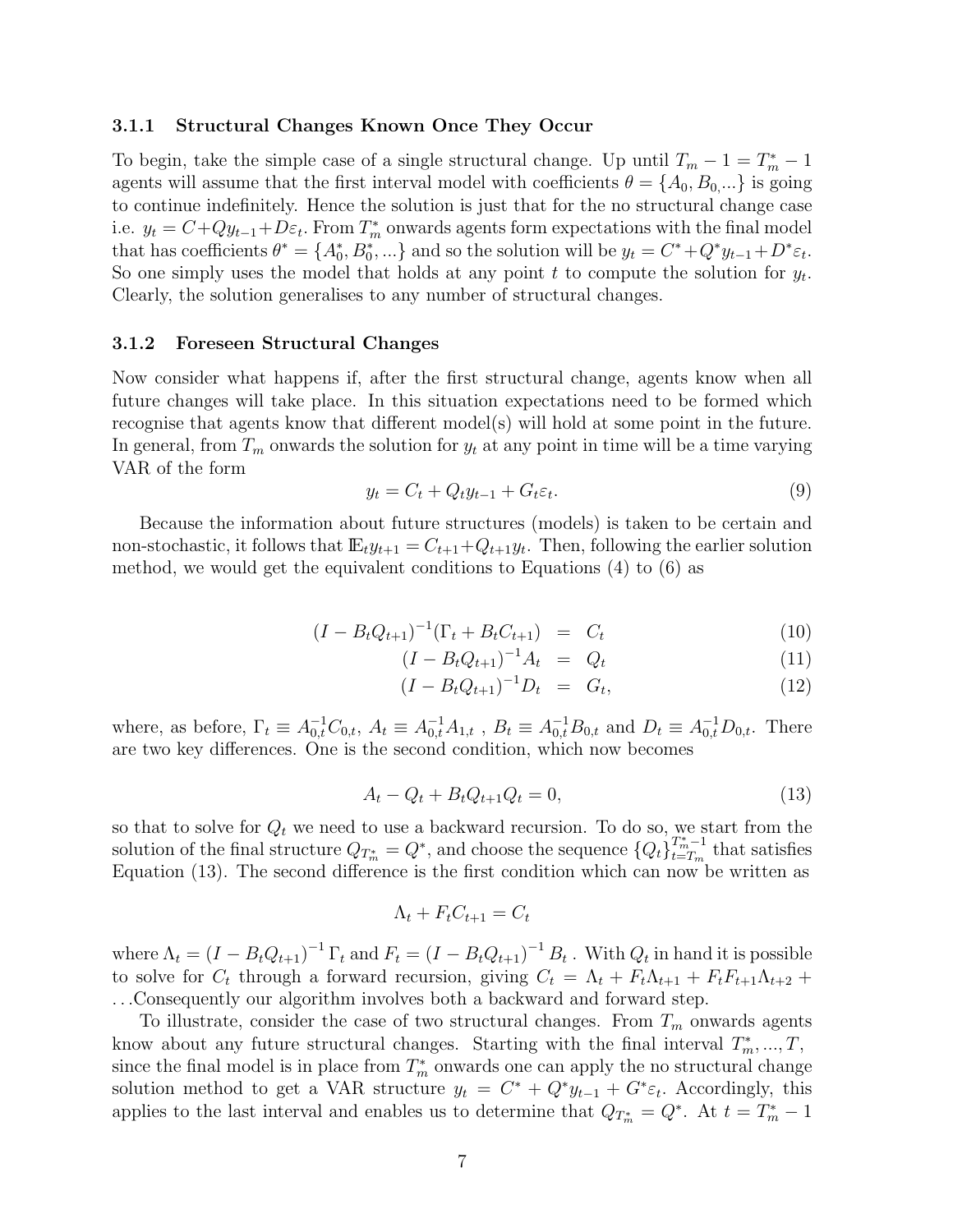the second interval model with coefficients  $\theta$  is in place, but agents know that the final model holds at  $T_m^*$  onwards, so they account for this when forming expectations. Hence one solves for  $Q_{T^*_{m-1}}$  using the backward recursion in Equation (13) but with  $A_t = A$ etc. Before  $T_m$  the data are generated by the initial model with coefficients  $\theta$ , that is by the first interval VAR structure  $y_t = C + Qy_{t-1} + G\varepsilon_t$ .

Hence in the interval,  $t = T_m, \ldots, T_m^* - 1$ , the solution is a time-varying coefficient VAR with the movements in its coefficients being pinned down by the way the structure changes and is expected to change. Notice that the backward recursion implied by Equation (13) makes  $Q_t$  a function of  $Q_{t+1}$ . This means that the weights use to form expectations at time t are a function of current and future structures (models).

#### 3.1.3 Announcement Effects

Announcement effects, such as happens with the introduction of a Goods and Services Tax (GST), the formation of a common currency, etc, can be captured in the setup above. In this instance the origin of beliefs is clear - it is the announcement of a change in the parameters. The only question arising is when agents learn about the change. If there is a single regime shift which is known in advance of when it occurs then the initial model would hold for  $t = 1, ..., T_m^* - 1$  and the final model from  $t = T_m^*, ..., T_m^*$ . The date of the break,  $T_m^*$ , is the time when the final model is in place. However agents may only learn about the forthcoming change at, say,  $T_a$ . As before, we would choose the sequence  $\{Q_t\}_{t=T_a}^{T_m^*-1}$  $t_{t=T_a}^{T_m^* - 1}$  starting from  $Q_{T_m^*} = Q^*$  such that  $A - Q_t + BQ_{t+1}Q_t = 0$ . Although for  $t = T_a, \ldots, T_m^* - 1$ , the structure remains constant (i.e  $A_{0,t} = A_0, C_{0,t} = C_0$ , etc), the announcement itself triggers a drift in the reduced form. In fact, between the announcement date,  $T_a$ , and the implementation date,  $T_m = T_m^*$ , the reduced form drifts from the first interval VAR structure  $y_t = C + Qy_{t-1} + G\varepsilon_t$  towards the final interval VAR structure,  $y_t = C^* + Q^* y_{t-1} + G^* \varepsilon_t$ .

#### 3.2 Regime Shifts where Beliefs are Different from Reality

In the analysis above beliefs agree with reality. When the structural changes are unknown until they occur, expectations are formed at each point in time using the model that pertains to that period of time. When agents foresee the structural changes, and the structural changes do take place, they know both the new and old models and therefore form expectations by weighting the information appropriately at each point in time. In this section we deal with the more general case in which this may not always be true. In doing so we assume agents do eventually use the correct model but there may be a period of time in which they are mistaken about which structure (model) holds. Hence, during that interval, they may form incorrect expectations: expectations are model consistent, but consistency may be with the wrong model for part of the sample period.

We introduce notation for the timing of beliefs. We denote by  $T_b$  the time when agents update their beliefs about current and future structures and by  $T_b^*$  the time when beliefs agree with the final structure. We impose no restrictions between  $T_m$  and  $T_m^*$  on the one hand and  $T_b$  and  $T_b^*$  on the other, so that beliefs may converge before or after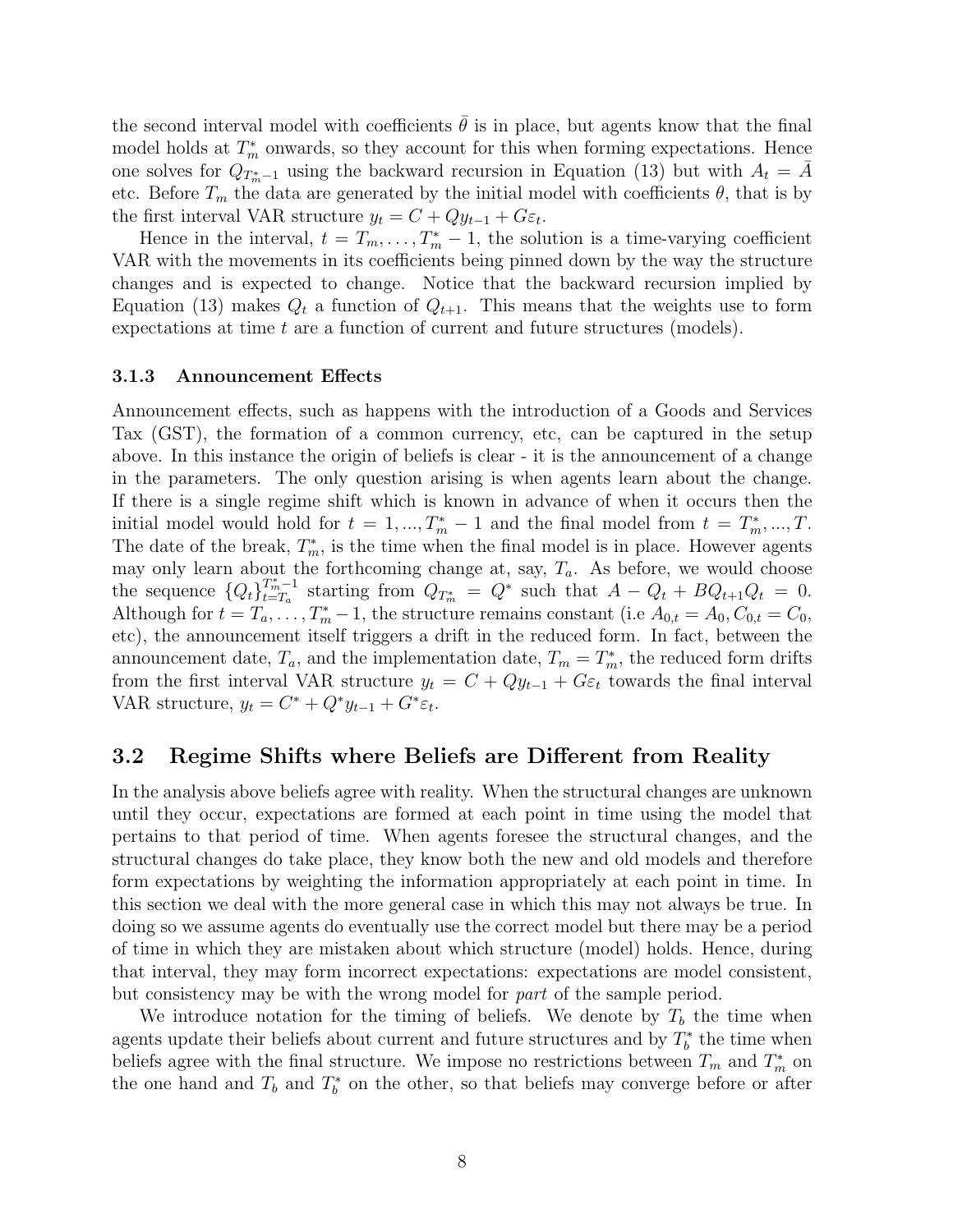the structure has converged, and they may be updated before or after the first structural change.



Figure 2: Timing of Structural Changes and Beliefs

One possibility is illustrated in Figure 2. The lower arrows describe, as before, the evolution of the structure while the upper arrows now describe the evolution of beliefs. The sequence of structural changes begins in  $T_m$  and ends in  $T_m^*$ , with beliefs being based on the wrong structure (model) for some time. Beliefs are first updated in period  $T_b$ , after the structural changes begin, and converge in period  $T_b^*$ , after the structure has converged.

This generalisation allows us to consider situations in which agents do not get the timing of the structural changes right, as well as capturing situations of imperfect credibility in which policy announcements may be carried out as announced, but are not necessarily fully incorporated into expectations formation.

We assume the structure evolves as before: that is, before  $T_m$  the structure is stable at Equation (1). Then, during  $t = T_m, ..., T_m^* - 1$ , the structure evolves as in Equation (7), subsequently changing for  $t \geq T_m^*$  to Equation (8). Agents' beliefs, however, may evolve differently. Before  $T_b$  expectations are based on Equation (1) while after  $T_b$  agents believe that the structural coefficients will evolve as follows:

$$
\left\{\ \tilde{A}_{0,t} \ \tilde{C}_{0,t} \ \tilde{A}_{1,t} \ \tilde{B}_{0,t} \ \tilde{D}_{0,t} \ \right\}_{t=T_b}^{T_b^* - 1} . \tag{14}
$$

Subsequently beliefs change for  $t = T_b^*, ..., T$  to Equation (8), the final structure. Equa-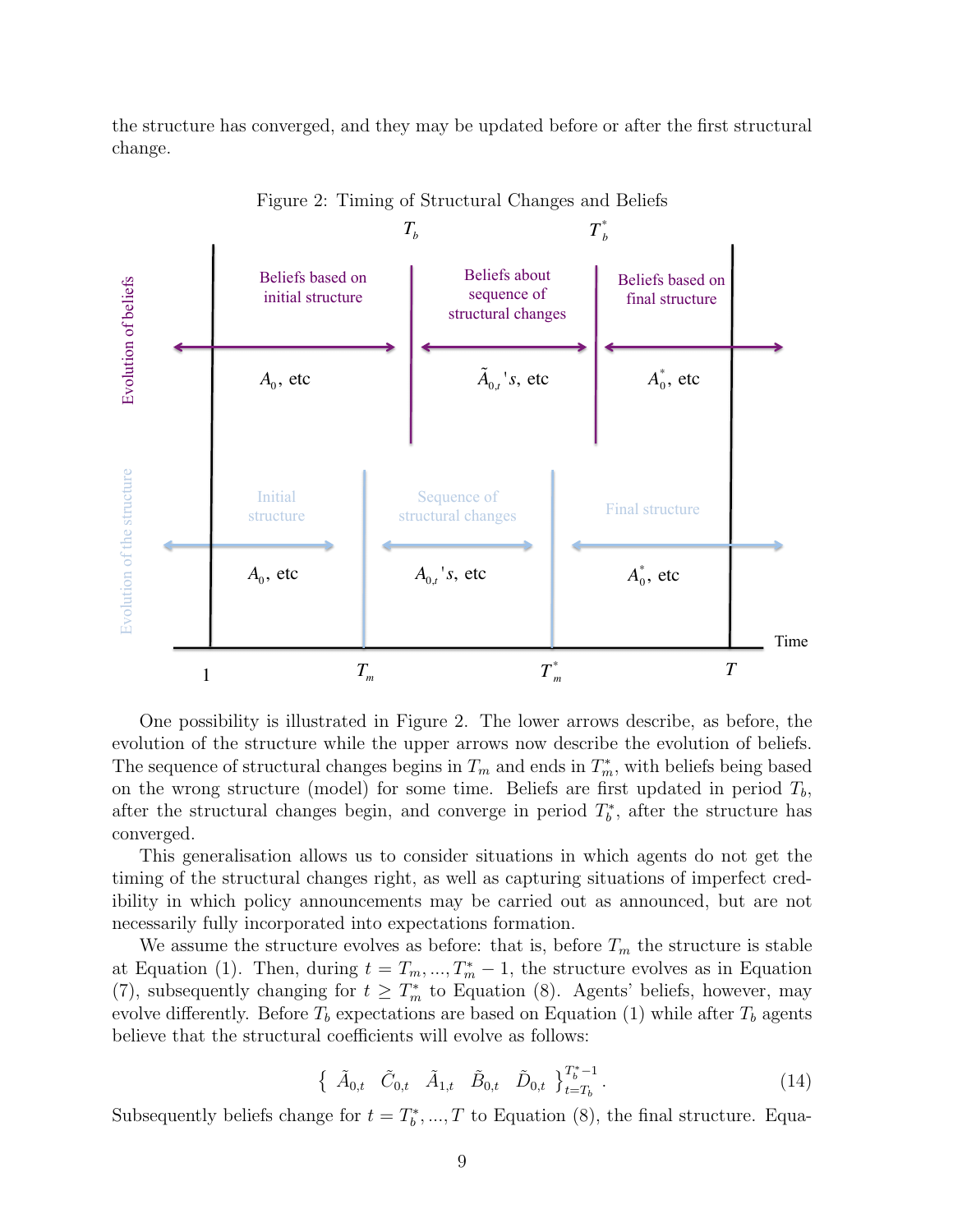tion (14) indicates that, in the period up to  $T_b^*$ , agents may have inaccurate beliefs about which model is generating the data. In the special case that  $A_{0,t} = \tilde{A}_{0,t}$  etc,  $T_m = T_b$  and  $T_m^* = T_b^*$  beliefs are always accurate and the situation coincides with the one discussed in Section 3.1.2.

In terms of our single structural change example, the period up to  $T_b^*$  may have a period of time over which the initial model holds and a further period in which the final model holds. From  $\max(T_b^*, T_m^*)$  onwards it is only the final model that generates the data.

Given this departure from the standard rational expectations context, we assume agents combine observed outcomes with their beliefs about the structure to compute the time t conditional expectation,  $\mathbb{E}_t y_{t+1}$ , where the notation emphasises that expectations are based on Equation  $(14)$ .<sup>4</sup> In this case, agents use their model beliefs to determine weights to be applied to *observed data* when forming expectations. When agents believe the structure will evolve as in Equation (14), one proceeds as before, starting from  $\tilde{Q}_{T_b^*}$  =  $\tilde{Q}_t\big\}^{T_b^*-1}$ 

$$
Q^*
$$
 to find the sequence  $\left\{\tilde{Q}_t\right\}_{t=T_b}^{T_b^* - 1}$  such that

$$
\tilde{A}_t - \tilde{Q}_t + \tilde{B}_t \tilde{Q}_{t+1} \tilde{Q}_t = 0
$$
\n(15)

The solution agents would infer for  $t = T_b, ..., T_b^* - 1$  is

$$
y_t = \tilde{C}_t + \tilde{Q}_t y_{t-1} + \tilde{G}_t \tilde{\varepsilon}_t, \tag{16}
$$

which implies that  $\mathbb{E}_t y_{t+1} = \tilde{C}_{t+1} + \tilde{Q}_{t+1} y_t$ . However, the actual path of the economy obeys

$$
A_{0,t}y_t = C_{0,t} + A_{1,t}y_{t-1} + B_{0,t}\tilde{\mathbb{E}}_t y_{t+1} + D_{0,t}\varepsilon_t.
$$
 (17)

Using Equation (16) it is easy to show that the reduced-form VAR is given by

$$
y_t = \hat{C}_t + \hat{Q}_t y_{t-1} + \hat{G}_t \varepsilon_t \tag{18}
$$

where

$$
\hat{C}_t = \left(A_{0,t} - B_{0,t}\tilde{Q}_{t+1}\right)^{-1} \left(C_{0,t} + B_{0,t}\tilde{C}_{t+1}\right),
$$
\n
$$
\hat{Q}_t = \left(A_{0,t} - B_{0,t}\tilde{Q}_{t+1}\right)^{-1} A_{1,t},
$$
\n
$$
\hat{G}_t = \left(A_{0,t} - B_{0,t}\tilde{Q}_{t+1}\right)^{-1} D_{0,t}.
$$

The solution in this case also takes the form of a time-varying coefficient VAR with movements in its coefficients being pinned down by the way the structure evolves as well as agents' beliefs about these structural changes.

<sup>&</sup>lt;sup>4</sup>One could alternatively assume that agents utilise their beliefs about the model to produce both the weights and values for the endogenous variables themselves when computing expectations i.e. they project a model consistent path for the endogenous variables which will be incorrect if model beliefs are incorrect. There are other reasonable assumptions as well. For example, we could assume that either only lagged outcomes are observed or that only some subset of the variables are observed at time t. These extensions are left for further research.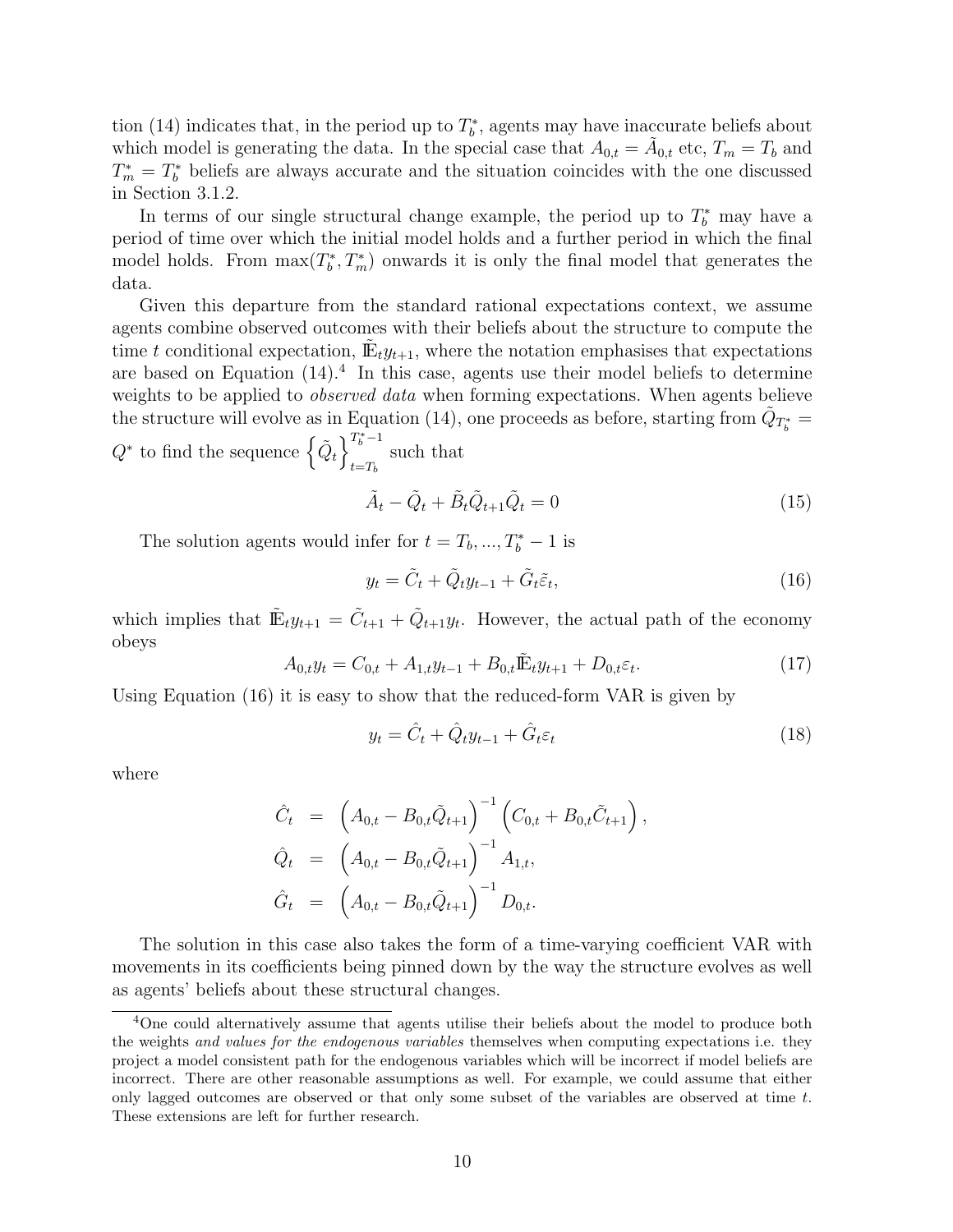When the structural changes begin before agents first update their beliefs (i.e.  $T_m$  <  $T<sub>b</sub>$ ) as is the case in Figure 2, expectations are based on the initial structure in those periods, that is  $\mathbb{E}_t y_{t+1} = C + Q y_t$ , so the economy in those periods follows

$$
A_{0,t}y_t = C_{0,t} + A_{1,t}y_{t-1} + B_{0,t}(C + Qy_t) + D_{0,t}\varepsilon_t.
$$

With  $\tilde{\mathbb{E}}_t y_{t+1} = \tilde{C}_{t+1} + \tilde{Q}_{t+1} y_t$  in hand, other cases,  $T_m > T_b$  or  $T_m^* > T_b^*$ , are straightforward to compute.

#### 3.3 The Likelihood

As we have discussed above, a set of structural changes and assumptions about beliefs and expectations formation map into a sequence of reduced-form matrices. If the structural changes are unknown until they occur the solution is computed as in Section 3.1.1. If the structural changes are foreseen the system follows Equation (9), and in the more general formulation where beliefs may differ from reality, the system follows Equation (18). The derivation of the likelihood is identical in each case since each involves a reduced form. Therefore, with no loss of generality, let the reduced form be given by Equation (9):

$$
y_t = C_t + Q_t y_{t-1} + G_t \varepsilon_t.
$$

Now assume that we have in hand a sample of data,  $\{z_t\}_{t=1}^T$ , where  $z_t$  is a  $n_z \times 1$  vector of observable variables that relate to the model's variables by

$$
z_t = Hy_t + v_t. \tag{19}
$$

In Equation (19),  $v_t$  is an *iid* measurement error with  $\mathbb{E}(v_t) = 0$  and  $\mathbb{E}(v_t v_t') = V$ . The observation equation, Equation (19), and the state equation, Equation (9), constitute a state space model. Therefore, the Kalman filter can be used to construct the likelihood function for the sample  $\{z_t\}_{t=1}^T$ , as outlined, for example, in Harvey [1989]. The Appendix provides details of the derivation of the log-likelihood in Equation (20).

$$
\mathcal{L} = -\left(\frac{n_z T}{2}\right) \ln(2\pi) - \frac{1}{2} \sum_{t=1}^T \ln \det \left(H \Sigma_{t|t-1} H' + V\right) - \frac{1}{2} \sum_{t=1}^T u'_t \left(H \Sigma_{t|t-1} H' + V\right)^{-1} u_t
$$
\n(20)

In Equation (20),  $u_t = z_t - \mathbb{E}_{t-1} z_t$  is the prediction error,  $\Sigma_{t|t-1} = \mathbb{E}_{t-1}([y_t - \mathbb{E}_{t-1} y_t][y_t - \mathbb{E}_{t-1} y_t])$  $\mathbb{E}_{t-1}y_t$ ') is the covariance matrix of the state variables  $y_t$  conditional on information at  $t-1$ , and  $cov_{t-1}(z_t) = H\Sigma_{t|t-1} H' + V$ .

With Equation (20) in hand, standard likelihood-based tests for parameter stability and detection of date breaks are available.<sup>5</sup>

<sup>&</sup>lt;sup>5</sup>Under the null hypothesis of no structural change the likelihood ratio statistic,  $2(\mathcal{L}(\hat{\theta}_U) - \mathcal{L}(\hat{\theta}_R))$ , is asymptotically distributed as a chi-square random variable with  $m = dim(\hat{\theta}_U) - dim(\hat{\theta}_R)$  degrees of freedom, where  $\hat{\theta}_U$  is the unrestricted maximum likelihood estimate of the vector of structural parameters and  $\hat{\theta}_R$  is the restricted maximum likelihood estimate of the vector of structural parameters after imposing the restrictions of no structural change. Detection of structural change is generally done with a recursive likelihood ratio test.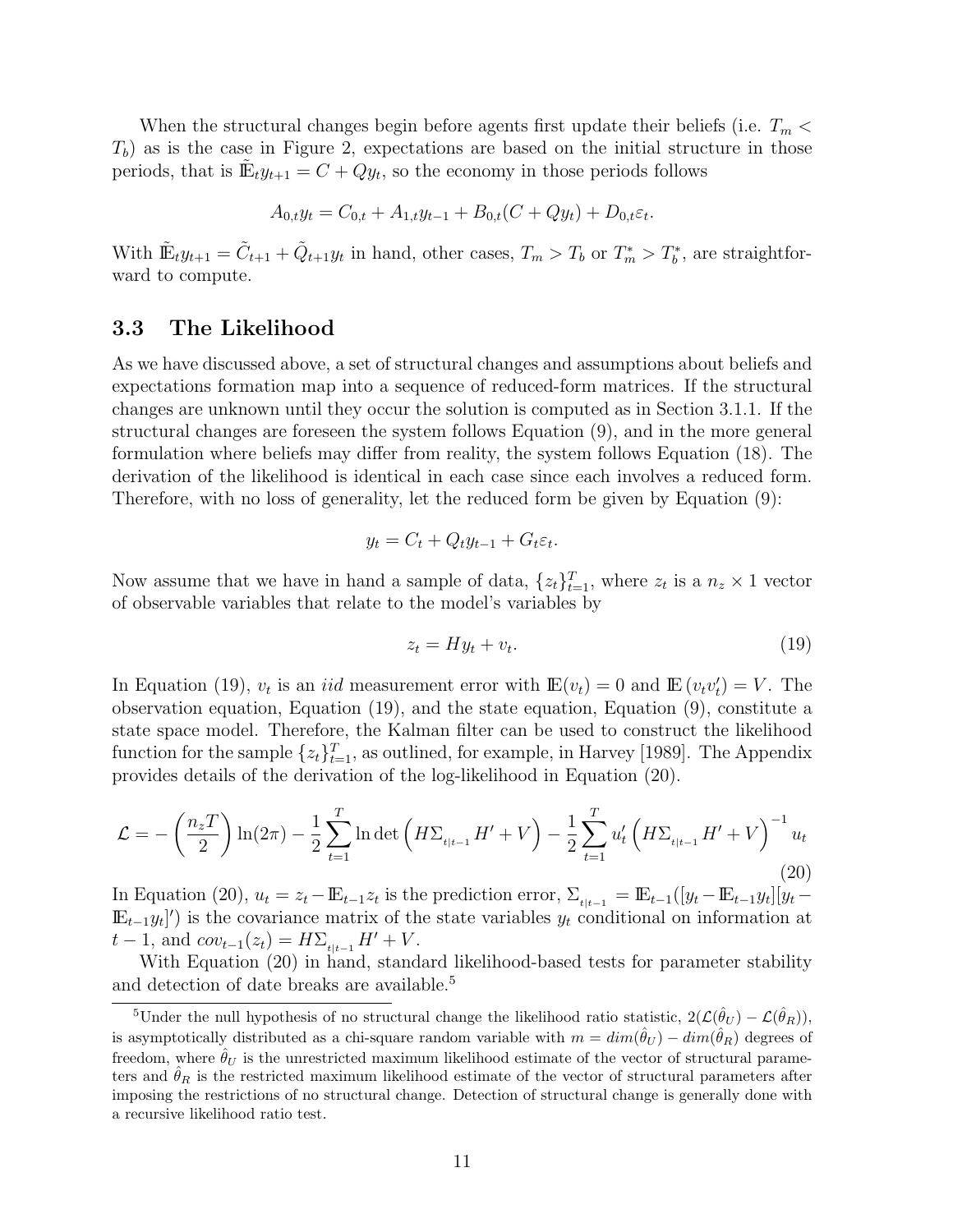### 4 Numerical Examples

For the numerical examples that follow, we use a version of the standard New Keynesian model described below in Equations  $(21)-(27)$ .<sup>6</sup>

$$
x_t = (r - \pi) - (r_t - \mathbb{E}_t \pi_{t+1}) + \mathbb{E}_t x_{t+1} + (1 - \omega)(1 - \rho_a) a_t \tag{21}
$$

$$
\pi_t = \pi + \beta \left( \mathbb{E}_t \pi_{t+1} - \pi \right) + \psi x_t - e_t \tag{22}
$$

$$
r_{t} = r + \rho_{r} (r_{t-1} - r) + \rho_{\pi} (\pi_{t} - \pi) + \rho_{g} (g_{t} - g) + \rho_{x} x_{t} + \varepsilon_{r,t}
$$
(23)

$$
x_t = \hat{y}_t - \omega a_t \tag{24}
$$

$$
g_t = g + \hat{y}_t - \hat{y}_{t-1} + \varepsilon_{z,t} \tag{25}
$$

$$
a_t = \rho_a a_{t-1} + \varepsilon_{a,t} \tag{26}
$$

$$
e_t = \rho_e e_{t-1} + \varepsilon_{e,t} \tag{27}
$$

In the equations above,  $x_t$  is the output gap, defined as the deviation of output from a socially efficient level of output;  $\pi_t$  is the gross rate of inflation, that is  $\ln(p_t/p_{t-1}); r_t$ is the log of the gross nominal interest rate;  $g_t$  is the growth rate of output;  $\hat{y}_t$  is the percentage deviation from steady state of the log of the stochastically detrended level of output,  $Y_t/Z_t$ ; and  $Z_t$  is total factor productivity. The log of  $Z_t$  follows a unit root with a drift. Finally,  $a_t$  is a demand shock, and  $e_t$  is a cost-push shock. The  $\varepsilon$ 's are identically and independently distributed shocks. In steady state,  $\pi_t = \pi$ ,  $r_t = r$  and  $g_t = g$ ; all other variables settle on zero. The reason we choose to use some variables in levels, as oppossed to percentage deviations from steady state, is because in the examples that follow the steady states of these variables change.

#### 4.1 Lifting the Inflation Target

Recently, the Bank of Japan announced its intentions to achieve an annual inflation target of 2 percent in two years. The success of this policy, as we illustrate below, depends crucially on its credibility through its impact on inflation expectations. In the May 2013 minutes, some members of the Bank of Japan's board have indeed noted that: " [...] it seemed difficult to achieve around 2 percent inflation towards the latter half of the projection period, since it was highly uncertain whether inflation expectations would lead to a rise in the actual rate of inflation [...]"

At the parameter values of Table 1, we compare impulse responses in the case in which the announced plan to lift the inflation target is credibly anticipated by markets and carried out as announced with those when there is imperfect credibility. In the latter case the inflation target is increased in exactly the same way but agents do not anticipate the plan and instead only gradually revise their views about the inflation target. In the latter case, agents views about the target follow what the figure calls the tilde path.

Figure 3 shows impulse responses for the nominal interest rate, inflation and detrended output to a contractionary demand shock. The economy begins in a steady state of zero inflation. The shock hits in period 4 when the central bank announces its changed policy and begins lifting the inflation target gradually from 0 to 2 percent over 8 quarters,

<sup>6</sup>See Ireland [2004] for more details.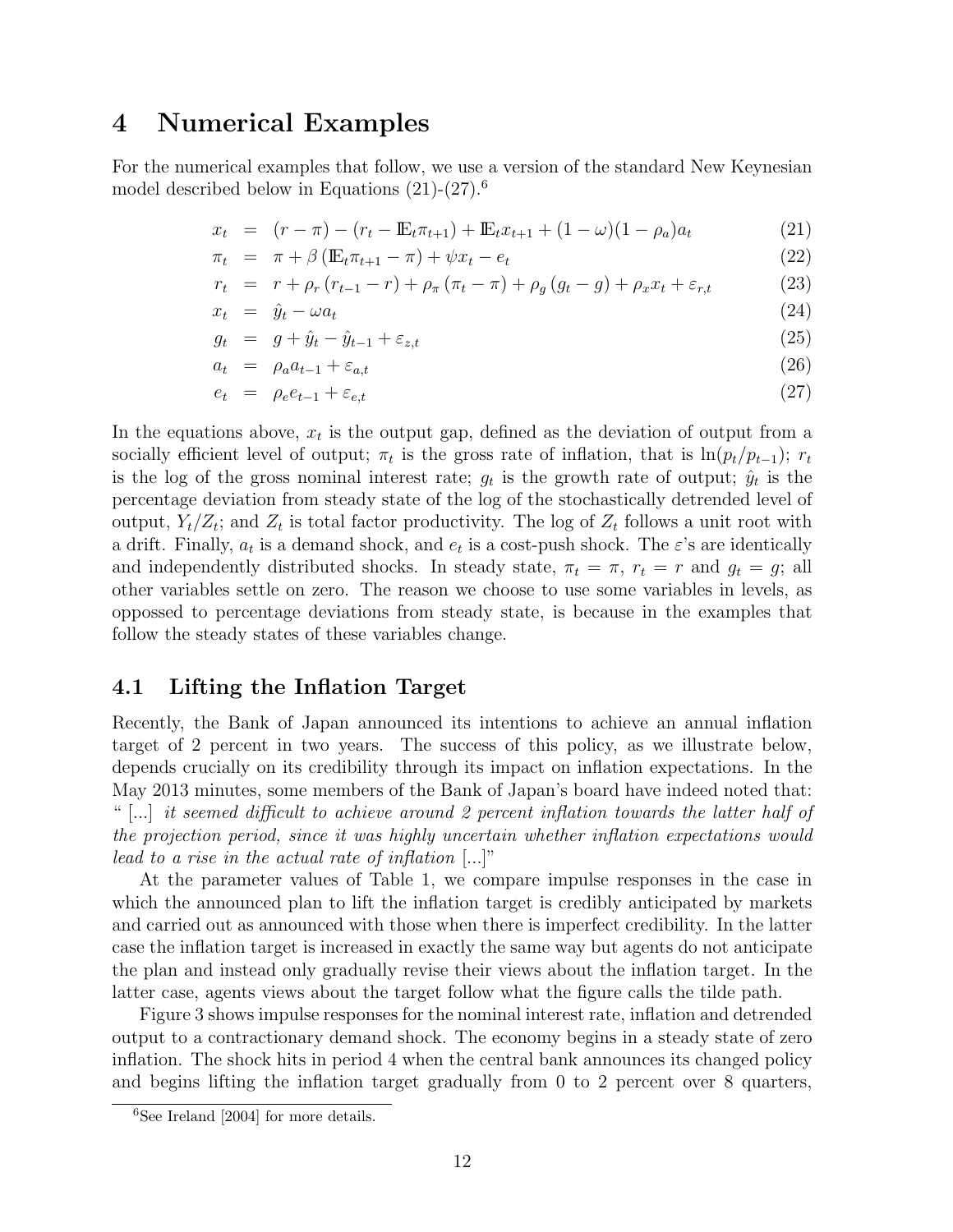

Figure 3: Impulse responses to a contractionary demand shock

Table 1: Lifting the Inflation Target

|              | <i>Parameter values</i> |                        |                |        |                            |
|--------------|-------------------------|------------------------|----------------|--------|----------------------------|
| $\sigma_r =$ | 0.0017                  | 0.0100<br>$\sigma_a =$ | $\sigma_e =$   | 0.0018 | $\sigma_{\gamma} = 0.0040$ |
| $\rho_r =$   | 0.7                     | 0.3<br>$\rho_{\pi} =$  | $\rho_q =$     | 0.1    | 0.05<br>$\rho_x =$         |
| $\beta =$    | 0.9975                  | 0.1<br>$\psi =$        | $\omega =$     | 0.1    | 0.85<br>$\rho_a =$         |
| $\rho_e =$   | 0.85                    | 0.005<br>$q =$         | $\pi =$        | 0.000  | $\pi^* = 0.005$            |
| $r =$        | $\pi + g - \ln \beta$   |                        |                |        |                            |
| Timing       |                         |                        |                |        |                            |
| $T_m=4$      | $T_m^* = 12$            | $T_b=4$                | $T_{h}^{*}=20$ |        |                            |

as shown in the bottom right-hand panel of figure 3. Figure 3 also shows conventional impulse responses under the high and low inflation steady states. As one would expect, in the absence of a policy that increases the inflation target, a contractionary demand shock initially lowers inflation.

When the annoucement is credible and agents anticipate future increases of the inflation target, inflation rises on impact. The policy, when credible, is powerful enough to offset the deflationary impact that the shock would otherwise have had. Thereafter, within a few quarters inflation, the interest rate and output are already aligned to the responses that would have prevailed in the 2 percent inflation steady state. The situation is quite different in the imperfectly credible case: inflation falls initially as it would have fallen and only starts to increase as beliefs about the inflation target rise.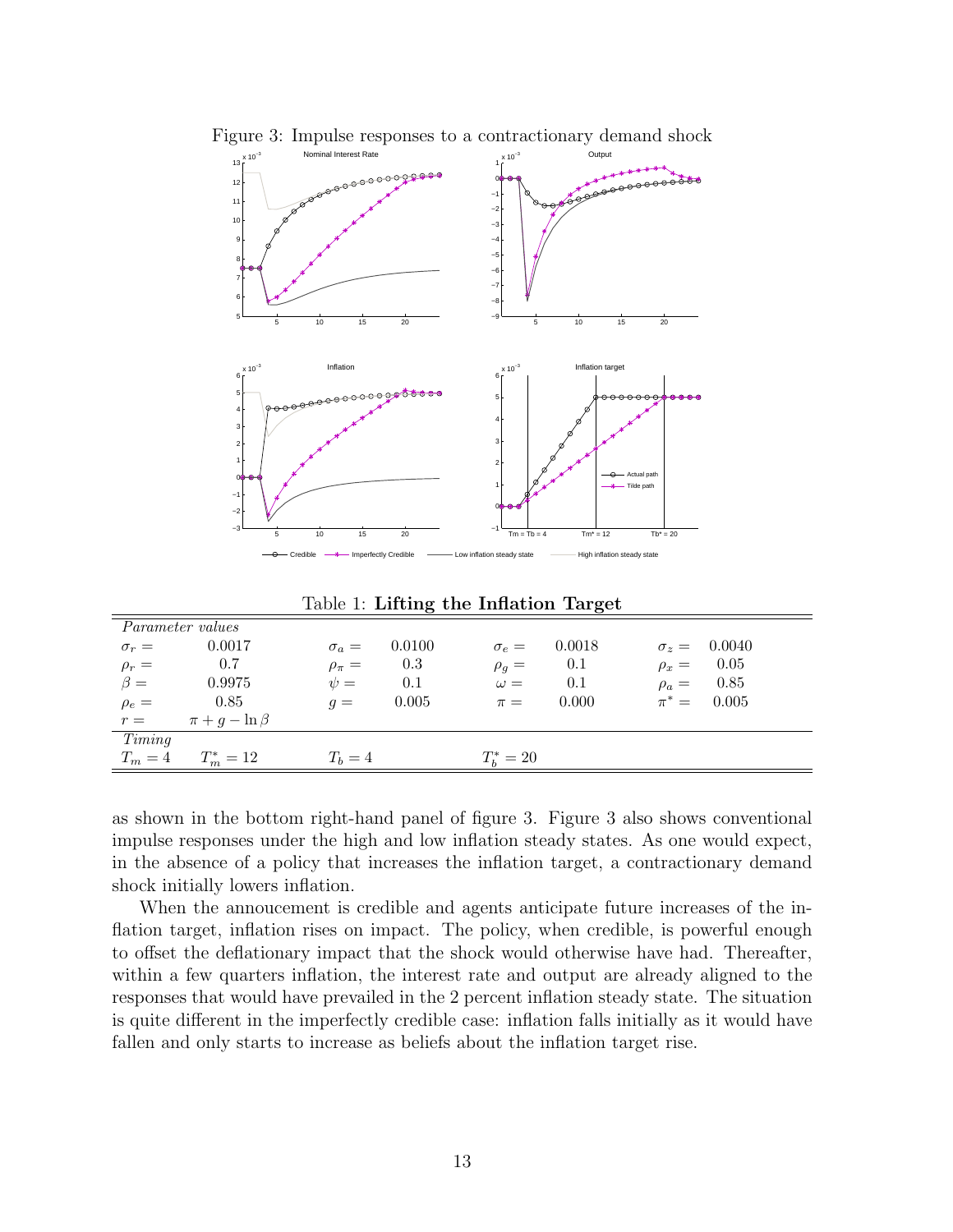| Initial Structure<br>$\sigma_r = 0.0017$<br>$\rho_r = 0.7$<br>$\beta = 0.9975$<br>$\rho_e = 0.85$ | 0.0100<br>$\sigma_a =$<br>$\rho_{\pi} = 0.3$<br>$\psi = 0.1$<br>$q = 0.005$ | 0.0018<br>$\sigma_e =$<br>$\rho_g = 0.1$<br>$\omega = 0.1$<br>$\pi = 0.05$ | 0.0040<br>$\sigma_z =$<br>$\rho_x = 0.05$<br>$\rho_a = 0.85$<br>$r = \pi + g - \ln \beta$ |  |
|---------------------------------------------------------------------------------------------------|-----------------------------------------------------------------------------|----------------------------------------------------------------------------|-------------------------------------------------------------------------------------------|--|
| <b>Final Structure</b>                                                                            |                                                                             |                                                                            |                                                                                           |  |
| $\sigma_r = 0.0017$                                                                               | $\sigma_a = 0.0100$                                                         | $\sigma_e = 0.0018$                                                        | 0.0040<br>$\sigma_z =$                                                                    |  |
| $\rho_r' = 1.0$                                                                                   | $\rho'_\pi = \qquad 0.8$                                                    | $\rho'_g = 0.3$                                                            | $\rho_x = 0.05$                                                                           |  |
| $\beta =$<br>0.9975                                                                               | $\psi = 0.1$                                                                | $\omega = 0.1$                                                             | $\rho_a = 0.85$                                                                           |  |
| $\rho_e = 0.85$                                                                                   | $q =$<br>0.005                                                              | $\pi' = 0.0125$                                                            | $r' = \pi' + g - \ln \beta$                                                               |  |
| Announcement and sample size                                                                      |                                                                             |                                                                            |                                                                                           |  |
|                                                                                                   |                                                                             |                                                                            |                                                                                           |  |
| 200<br>$T =$                                                                                      | $T_a = 140$                                                                 | 160<br>$T_m^* =$                                                           |                                                                                           |  |

Table 2: A Credible Disinflation

#### 4.2 A Credible Disinflation

In this example we consider a credible disinflation by simulating a sample of 200 observations from a system with the following characteristics. First, the initial structure (model 1) shown in Table 2 governs the system up to period 159. Second, at the beginning of period 140, the monetary authority announces a disinflation program that involves a lower inflation target ( $\pi = 0.0125$ ) and a more aggressive response to deviations of inflation from this target ( $\rho_{\pi}$  and  $\rho_{r}$  increase). The response to deviations of growth from trend also increase ( $\rho<sub>q</sub>$  increases). This new policy will be implemented in period 160. Finally, there are no further structural changes until the end of the sample in period 200. Agents believe the announcement and revise their expectations accordingly. In terms of the sample parameters given earlier  $T = 200$ ,  $T_a = 140$  and  $T_m^* = 160$ . The parameters of the modified system are then shown in lower panel of Table 2 while data on the observable variables,  $r_t$ ,  $\pi_t$  and  $g_t$  are shown in Figure 4.

In estimation,  $r_t$ ,  $\pi_t$ , and  $g_t$  are taken to be observed without noise, that is  $V = 0$ . For our choice of observables  $\omega$  is unidentified. Moreover, in practice it is typically the case that  $\beta$  is not estimated. For these reasons we set these parameters prior to estimation. The task is then to estimate the values of the remaining 17 parameters,

 $(\sigma_r, \sigma_a, \sigma_e, \sigma_z, \rho_r, \rho_\pi, \rho_g, \rho_x, \psi, \rho_a, \rho_e, g, \pi, \rho'_r, \rho'_\pi, \rho'_g, \pi').$ 

The results are given in Table 3. The point estimates obtained with the history of observables in Figure 4 correspond to the MLE column in Table 3. The mean and standard error of the maximum likelihood estimators are computed using the theoretical bootstrap with 250 replications. That is, we generate, at the estimated values of the parameters, 250 histories for the observables and estimate the parameters each time.

There are three distinct sub-samples in the data. The first 139 observations are constructed using the initial structure (model 1), the last 41 observations are found using the final structure (model 2), and the observations during the transition period  $-140$  to 159 – involve using both model 1 and model 2 weights when forming expectations. The model parameters that change are those of the monetary policy rule, including the target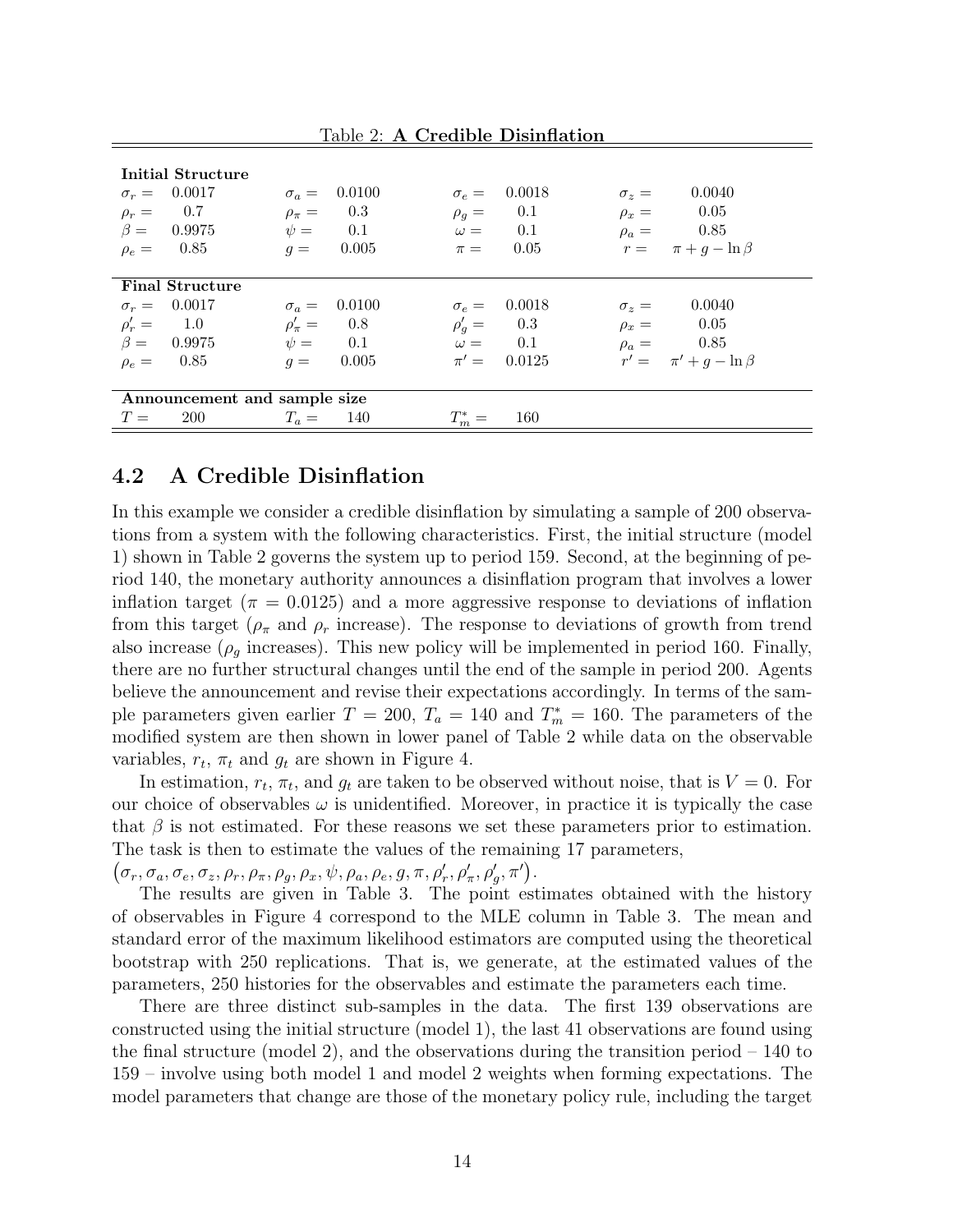|                                     |         | Table 3: Maximum Likelinood Estimation |          |  |
|-------------------------------------|---------|----------------------------------------|----------|--|
| Parameter                           | True    | MLE                                    | Standard |  |
|                                     | Value   |                                        | $Error*$ |  |
| $\sigma_r$                          | 0.0017  | 0.0017                                 | 0.00060  |  |
| $\sigma_a$                          | 0.0100  | 0.0106                                 | 0.00487  |  |
| $\sigma_e$                          | 0.0018  | 0.0016                                 | 0.00220  |  |
| $\sigma_z$                          | 0.0040  | $3 \times 10^{-05}$                    | 0.00331  |  |
| $\rho_r$                            | 0.70    | 0.7007                                 | 0.028    |  |
| $\rho_{\pi}$                        | 0.30    | 0.2994                                 | 0.033    |  |
| $\rho_g$                            | 0.10    | 0.1001                                 | 0.068    |  |
| $\rho_x$                            | 0.05    | 0.0384                                 | 0.079    |  |
| $\psi$                              | 0.10    | 0.0739                                 | 1.749    |  |
| $\rho_a$                            | 0.85    | 0.8195                                 | 0.064    |  |
| $\rho_e$                            | 0.85    | 0.8684                                 | 0.072    |  |
| $\boldsymbol{g}$                    | 0.0050  | 0.0048                                 | 0.0002   |  |
| $\pi$                               | 0.050   | 0.0501                                 | 0.0047   |  |
| $\rho'_r$                           | 1.00    | 1.2964                                 | 0.214    |  |
| $\rho'_\pi$                         | 0.80    | 0.8924                                 | 0.1704   |  |
| $\rho'_g$                           | 0.30    | 0.3485                                 | 0.1038   |  |
| $\pi'$                              | 0.0125  | 0.0122                                 | 0.0005   |  |
| $\mathcal{L}% _{G}=\mathcal{L}_{G}$ | 2449.62 | 2507.24                                | 38.12    |  |

Table 3: Maximum Likelihood Estimation

∗ based on 250 replications.

rate of inflation. As one would expect, because there are more observations generated from the initial structure, the parameters of the initial policy rule are estimated more precisely than those of the final structure. In contrast, because the new policy rule penalises deviations from the new inflation target more strongly, the final inflation target is estimated more precisely. This example illustrates an important point - even though there are relatively fewer observations coming from the final structure, not all of its parameters are estimated less precisely.

These outcomes are illustrated in Figure 5 which shows distributions of the estimators of the inflation response for both structures,  $\rho_{\pi}$  and  $\rho'_{\pi}$ , and Figure 6 which shows distributions of the estimators of the inflation targets,  $\pi$  and  $\pi'$ .

#### 4.3 A Slowdown in Trend Growth

For this example the monetary policy rule, Equation (23), is replaced with

$$
r_{t} = r_{t-1} + \rho_{\pi} (\pi_{t} - \pi_{cb}) + \rho_{g} (g_{t} - g_{cb}) + \varepsilon_{r,t}
$$
\n(28)

This specification makes a distinction between the inflation and trend growth targets of the central bank,  $\pi_{cb}$  and  $g_{cb}$ , and those of the private sector,  $\pi$  and g. For the initial and final structures these are the same, that is  $\pi_{cb} = \pi$  and  $g_{cb} = g$ . At  $T_m = 32$  there is a structural change: g falls to g' and  $\pi_{cb}$  increases to  $\pi'_{cb}$ . There is another structural change at  $T_m^* = 64$  when the parameters revert back to their original values. Unlike the example above, in the period running from  $T_m = 32$  to  $T_m^* = 64$ , expectations are (incorrectly) based on the first model. The reduced-form therefore follows Equation (18).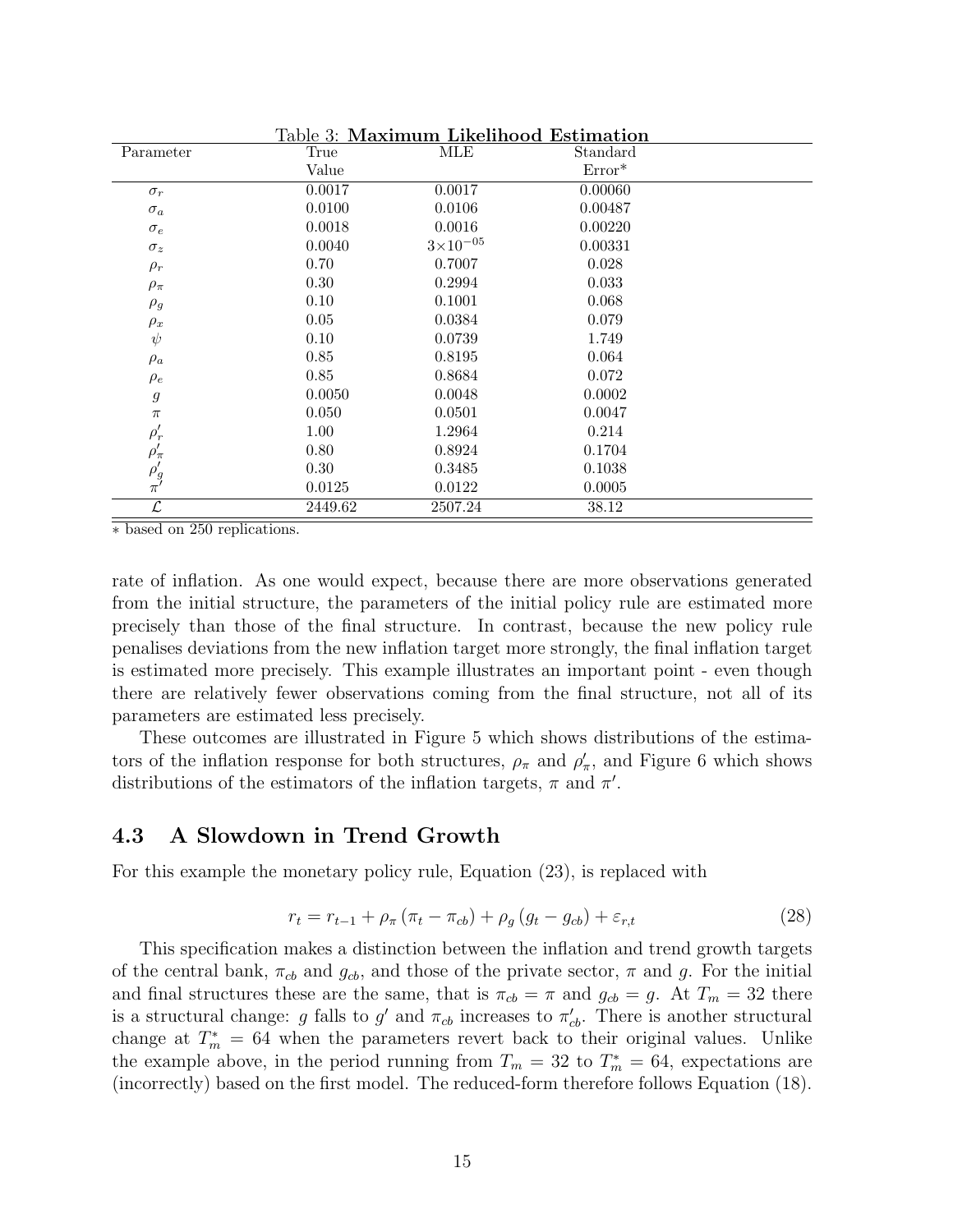|                                     | 0                           |                    |              |                |         |  |
|-------------------------------------|-----------------------------|--------------------|--------------|----------------|---------|--|
| <b>Initial and Final Structures</b> |                             |                    |              |                |         |  |
| $\sigma_r =$                        | 0.001                       | $\sigma_a =$       | 0.0100       | $\sigma_e =$   | 0.0030  |  |
| $\rho_r =$                          | $1.0\,$                     | $\rho_{\pi} =$     | 0.3          | $\rho_q =$     | $0.2\,$ |  |
| $\beta =$                           | 0.9975                      |                    | $\psi = 0.1$ | $\omega = 0.1$ |         |  |
| $\rho_e =$                          | 0.85                        | $g =$              | 0.006        | $\pi =$        | .00625  |  |
| $\sigma_z =$                        | 0.0080                      | $g_{cb} =$         | 0.006        | $\pi_{cb} =$   | .00625  |  |
| $rr =$                              | $400(g - \ln \beta) = 3.4$  | $\rho_a =$         | 0.85         |                |         |  |
|                                     | <b>Temporary Structure</b>  |                    |              |                |         |  |
| $\sigma_r =$                        | 0.001                       | $\sigma_a =$       | 0.0100       | $\sigma_e =$   | 0.0030  |  |
| $\rho_r =$                          | $1.0\,$                     | $\rho_{\pi} = 0.3$ |              | $\rho_g =$     | 0.2     |  |
| $\beta =$                           | 0.9975                      | $\psi = 0.1$       |              | $\omega =$     | 0.1     |  |
| $\rho_e =$                          | 0.85                        | $q' =$             | .0015        | $\pi =$        | .00625  |  |
| $\sigma_z =$                        | 0.0080                      | $g_{cb} =$         | .0060        | $\pi'_{ch} =$  | .02500  |  |
| $rr' =$                             | $400(g' - \ln \beta) = 1.6$ | $\rho_a =$         | 0.85         |                |         |  |
| Timing of breaks and sample size    |                             |                    |              |                |         |  |
| $T =$                               | 160                         | $T_m =$            | 32           | $T_m^* =$      | 64      |  |
|                                     |                             |                    |              |                |         |  |

Table 4: Slowdown in trend growth

The parameters of this simulation are summarised in Table 4 along with the steady state real interest rate for both structures, rr.

While the temporary structure is in place trend growth falls. However, the central bank's target for trend growth does not. At the same time, the central bank runs looser monetary policy in an attempt to offset weaker growth outcomes. This is captured by an increase in the central bank's inflation target to  $\pi'_{cb}$ . Agents' beliefs are never updated and are based on the initial (and final) structure. So in this example,  $\tilde{A}_{0,t} = A_0 = A_0^*$ , etc and  $A_{0,t} = \bar{A}_0$ , etc. It is therefore unnecessary to specify  $T_b$  and  $T_b^*$ . The reduced form therefore follows Equation (18).

The results are given in Table 5. The point estimates associated with the history of observables shown in Figure 7 correspond to the MLE column in Table 5. The mean and standard error of the maximum likelihood estimator are, as before, computed using the theoretical bootstrap with 250 replications. Figure 7 shows also the non-stochastic path of the simulation which corresponds to the path the economy would have experienced in the presence of structural changes but in the absence of random shocks.

## 5 Conclusion

In this paper we develop a solution for linear models in which agents use model-consistent expectations but their beliefs about the structure may or may not be consistent with the correct model of the economy, at least for a period of time. The solution in each case takes the form of a time-varying coefficient VAR. This can be put into a state space form and the Kalman filter can be used to construct the likelihood.

In the case of an anticipated structural change standard estimation methods with observed past regularities would not be a reliable guide, unless the estimation is supplemented by some knowledge of the way the structure was expected to evolve. As we have shown through numerical examples, knowledge of any in-sample structural changes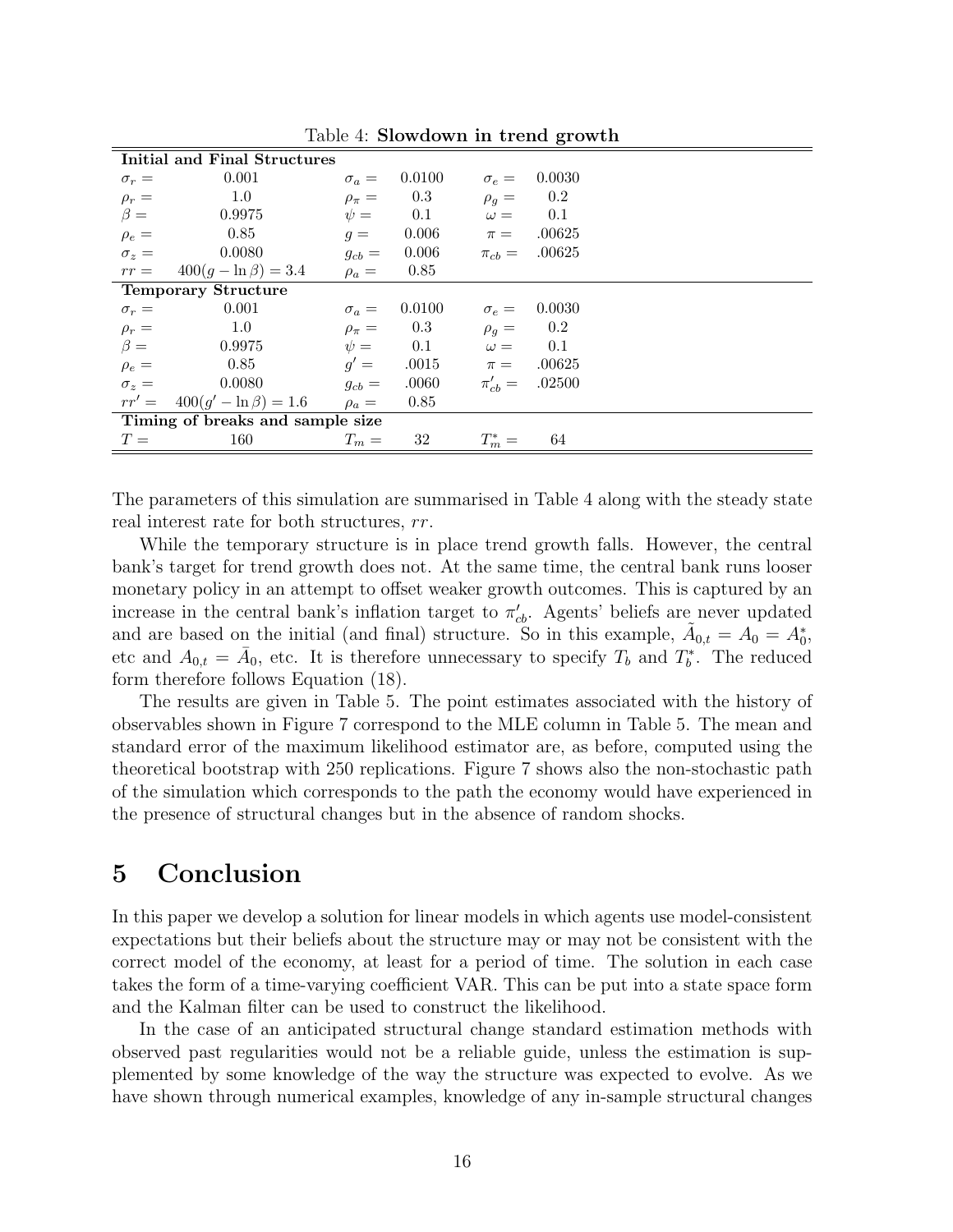| MLE<br>True<br>Parameter                                 | Standard |
|----------------------------------------------------------|----------|
| Value                                                    | $Error*$ |
| 0.001<br>0.0011<br>$\sigma_r$                            | 0.0002   |
| 0.010<br>0.0097<br>$\sigma_a$                            | 0.0030   |
| 0.003<br>0.0034<br>$\sigma_e$                            | 0.0017   |
| $1.4 \times 10^{-5}$<br>0.008<br>$\sigma_z$              | 0.0038   |
| 1.0166<br>$1.0\,$<br>$\rho_r$                            | 0.0702   |
| 0.3<br>0.3221<br>$\rho_{\pi}$                            | 0.0569   |
| $0.2\,$<br>0.2111<br>$\rho_g$                            | 0.0344   |
| 0.10<br>0.1022<br>$\psi$                                 | 0.5059   |
| 0.85<br>0.8166<br>$\rho_a$                               | 0.0647   |
| $0.85\,$<br>0.8182<br>$\rho_e$                           | 0.0826   |
| 0.0060<br>0.0054<br>$\boldsymbol{g}$                     | 0.0005   |
| 0.00625<br>0.0069<br>$\pi$                               | 0.0005   |
| $1.9 \times 10^{-8}$<br>0.0015<br>$g^{\prime}$           | 0.0003   |
| 0.0254<br>0.0125<br>$\pi'_{\underline{c} \underline{b}}$ | 0.0008   |
| L<br>2115.63<br>2109.95                                  | 17.82    |

Table 5: Maximum Likelihood Estimation

∗ based on 250 replications.

that have taken place can increase the number of observations which are usable and can therefore substantially improve the quality of estimation. Even credible announcements of structural changes that take place out-of-sample would serve to improve the estimates.

As we mentioned in the introduction, the paper made the assumption that agents know the parameters of the models at some points in the sample space although they may use incorrect values of the parameters after a structural change for some period after it had occurred. The solution involved a backward-forward algorithm and the key to it was that we could replace  $\mathbb{E}_t(Q_{t+1}y_t)$  by  $Q_{t+1}y_t$  where  $Q_{t+1}$  was the time-varying VAR(1) coefficient. If  $Q_{t+1}$  can be taken to be a constant or determined exogenously to the system (as with an announcement) then  $\mathbb{E}_{t}(Q_{t+1}y_{t})$  can be replaced by  $Q_{t+1}y_{t}$  and our algorithm applies directly. If, however, data are used to determine  $\mathbb{E}_tQ_{t+1}$  then one may end up with a non-linearity in the VAR that accounts for the structural change and so the system we deal with here that has it as a time-varying VAR would need to be extended. Because the mapping of  $\mathbb{E}_t Q_{t+1}$  into data involves many choices about how agents would learn about structural changes we leave it to future research. The fundamental idea that structural change involves some form of backward-forward iteration, however, is likely to be common to the generalization.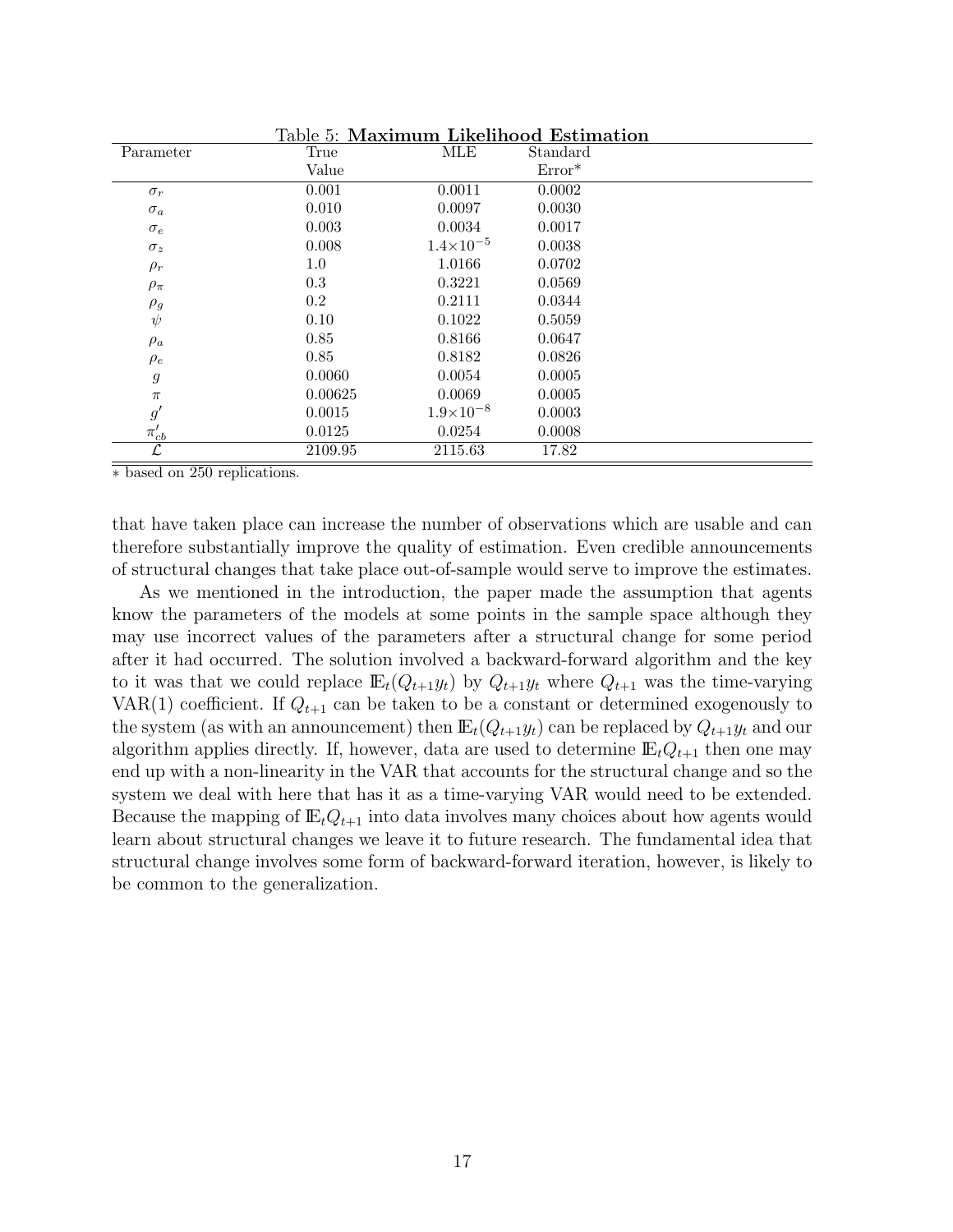## A The Kalman Filter Equations

Take the state equation

$$
y_t = C_t + Q_t y_{t-1} + G_t \varepsilon_t
$$

and the observation equation

$$
z_t = Hy_t + v_t.
$$

Define  $\mathbb{E}\left(\varepsilon_t\varepsilon_t'\right) = \Omega$ ,  $\mathbb{E}\left(v_tv_t'\right) = V$  and

$$
\hat{z}_{t|t-j} = \mathbb{E} (z_t | z_{t-j}, \dots, z_1)
$$
  
\n
$$
\hat{y}_{t|t-j} = \mathbb{E} (y_t | z_{t-j}, \dots, z_1)
$$
  
\n
$$
\Sigma_{t|t-j} = \mathbb{E} (y_t - \hat{y}_{t|t-j}) (y_t - \hat{y}_{t|t-j})'.
$$

The recursion begins from  $\hat{y}_{1|0}$  with the unconditional mean of  $y_1$ , in our case

$$
\mathop{\mathrm{I\!E}}(y_1)=\mu
$$

where  $\mu$  is the steady state under the initial structure, that is  $\mu = (I - Q)^{-1}C$  and

$$
\Sigma_{_{1|0}}=\mathop{\mathrm{I\!E}}\nolimits\left(y_{1}-\mu\right)\left(y_{1}-\mu\right)'
$$

implies  $vec(\Sigma_{1|0}) = (I - Q \otimes Q)^{-1} vec(G \Omega G')$ . Presuming that  $\hat{y}_{t|t-1}$  and  $\Sigma_{t|t-1}$  are in hand then

$$
\hat{z}_{t|t-1} = H\hat{y}_{t|t-1},
$$

and the forecast error will be

$$
u_t = z_t - \hat{z}_{t|t-1} = H\left(y_t - \hat{y}_{t|t-1}\right) + v_t.
$$

The latter implies that

$$
\mathop{\mathrm{I\!E}}\nolimits\left(u_tu_t'\right) = H\Sigma_{\scriptscriptstyle t|t-1}H' + V.
$$

Next, update the inference on the value of  $y_t$  with data up to t as in Hamilton [1994]:

$$
\hat{y}_{t|t} = \hat{y}_{t|t-1} + \left[ \mathbb{E} \left( y_t - \hat{y}_{t|t-1} \right) \left( z_t - \hat{z}_{t|t-1} \right)' \right] \left[ \mathbb{E} \left( z_t - \hat{z}_{t|t-1} \right) \left( z_t - \hat{z}_{t|t-1} \right)' \right]^{-1} u_t
$$
\n
$$
= \hat{y}_{t|t-1} + \sum_{t|t-1} H' \left( H \sum_{t|t-1} H' + V \right)^{-1} u_t.
$$

This follows from

$$
\mathbb{E} (y_t - \hat{y}_{t|t-1}) (z_t - \hat{z}_{t|t-1})' = \mathbb{E} (y_t - \hat{y}_{t|t-1}) (H (y_t - \hat{y}_{t|t-1}) + v_t)'
$$
  
=  $\Sigma_{t|t-1} H',$ 

after using  $\mathbb{E}\left(v_t\left(y_t-\hat{y}_{t|t-1}\right)'\right)=0$ . Equation (9) then implies  $\hat{y}_{t+1|t} = C_{t+1} + Q_{t+1}\hat{y}_{t|t-1} + K_t u_t,$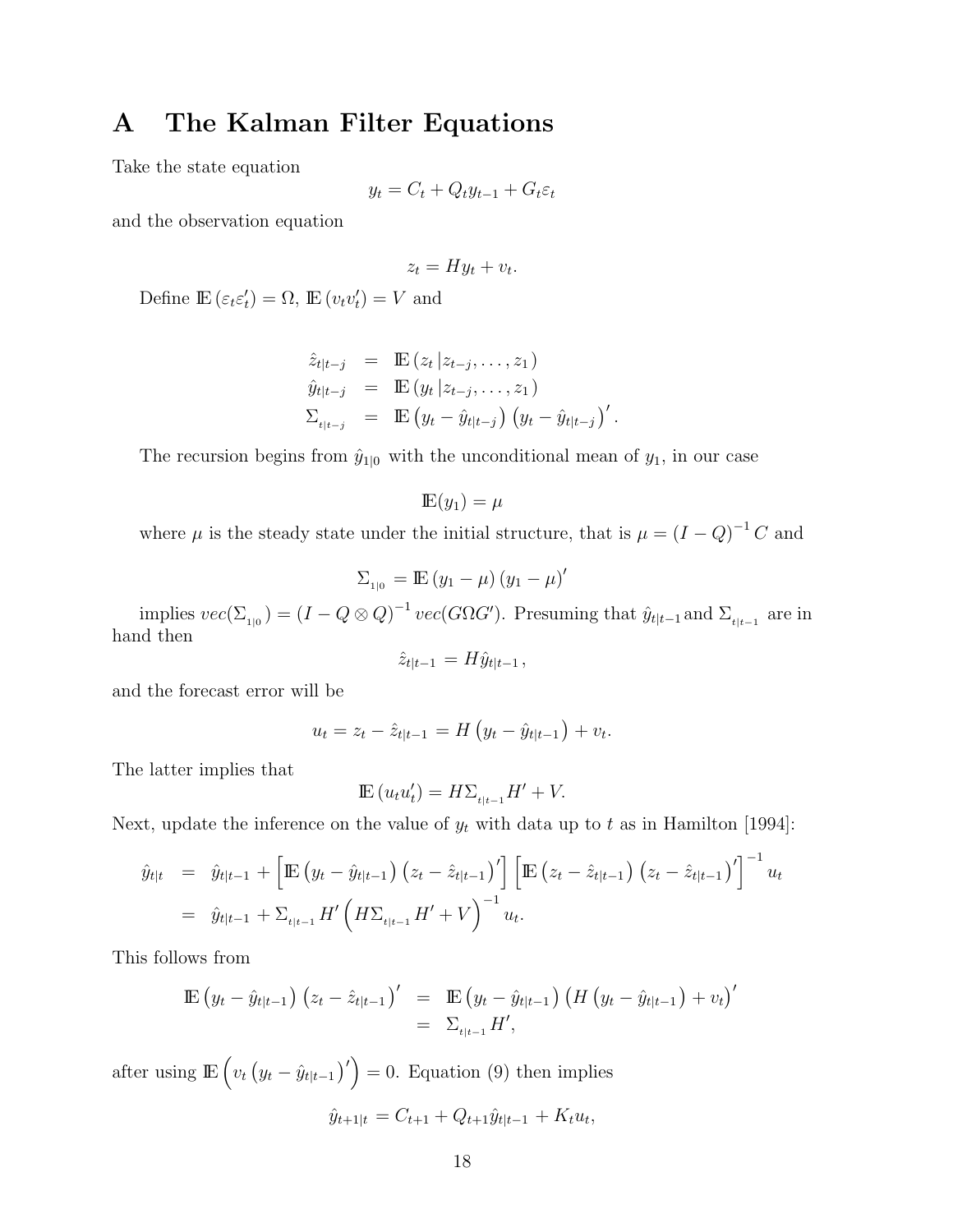where  $K_t = Q_{t+1} \Sigma_{t|t-1} H' \left( H \Sigma_{t|t-1} H' + V \right)^{-1}$  is the Kalman gain matrix.

This last expression, combined with Equation (9), implies that

$$
y_{t+1} - \hat{y}_{t+1|t} = C_{t+1} + Q_{t+1}y_t + G_{t+1}\varepsilon_{t+1}
$$
  
- 
$$
\left(C_{t+1} + Q_{t+1}\hat{y}_{t|t-1} + Q_{t+1}\Sigma_{t|t-1}H'\left(H\Sigma_{t|t-1}H' + V\right)^{-1}u_t\right)
$$
  
= 
$$
Q_{t+1}\left(y_t - \hat{y}_{t|t-1}\right) + G_{t+1}\varepsilon_{t+1} - Q_{t+1}\Sigma_{t|t-1}H'\left(H\Sigma_{t|t-1}H' + V\right)^{-1}u_t
$$
 (29)

The associated recursions for the Mean Squared Error (MSE) matrices are given by,

$$
\Sigma_{t+1|t} = G_{t+1}\Omega G'_{t+1} + Q_{t+1}\left(\Sigma_{t|t-1} - \Sigma_{t|t-1}H'\left(H\Sigma_{t|t-1}H' + V\right)^{-1}H\Sigma_{t|t-1}\right)Q'_{t+1}.
$$

If the initial state and the innovations are Gaussian, the conditional distribution of  $z_t$  is normal with mean  $H\hat{y}_{t|t-1}$  and conditional variance  $H\Sigma_{t|t-1} H' + V$ . The forecast errors,  $u_t$ , can then be used to construct the log likelihood function for the sample  $\{z_t\}_{t=1}^T$ as follows:

$$
\mathcal{L} = -\left(\frac{n_z T}{2}\right) \ln(2\pi) - \frac{1}{2} \sum_{t=1}^T \ln \det \left(H \Sigma_{t|t-1} H' + V\right) - \frac{1}{2} \sum_{t=1}^T u'_t \left(H \Sigma_{t|t-1} H' + V\right)^{-1} u_t.
$$

This is equation (20) in the text.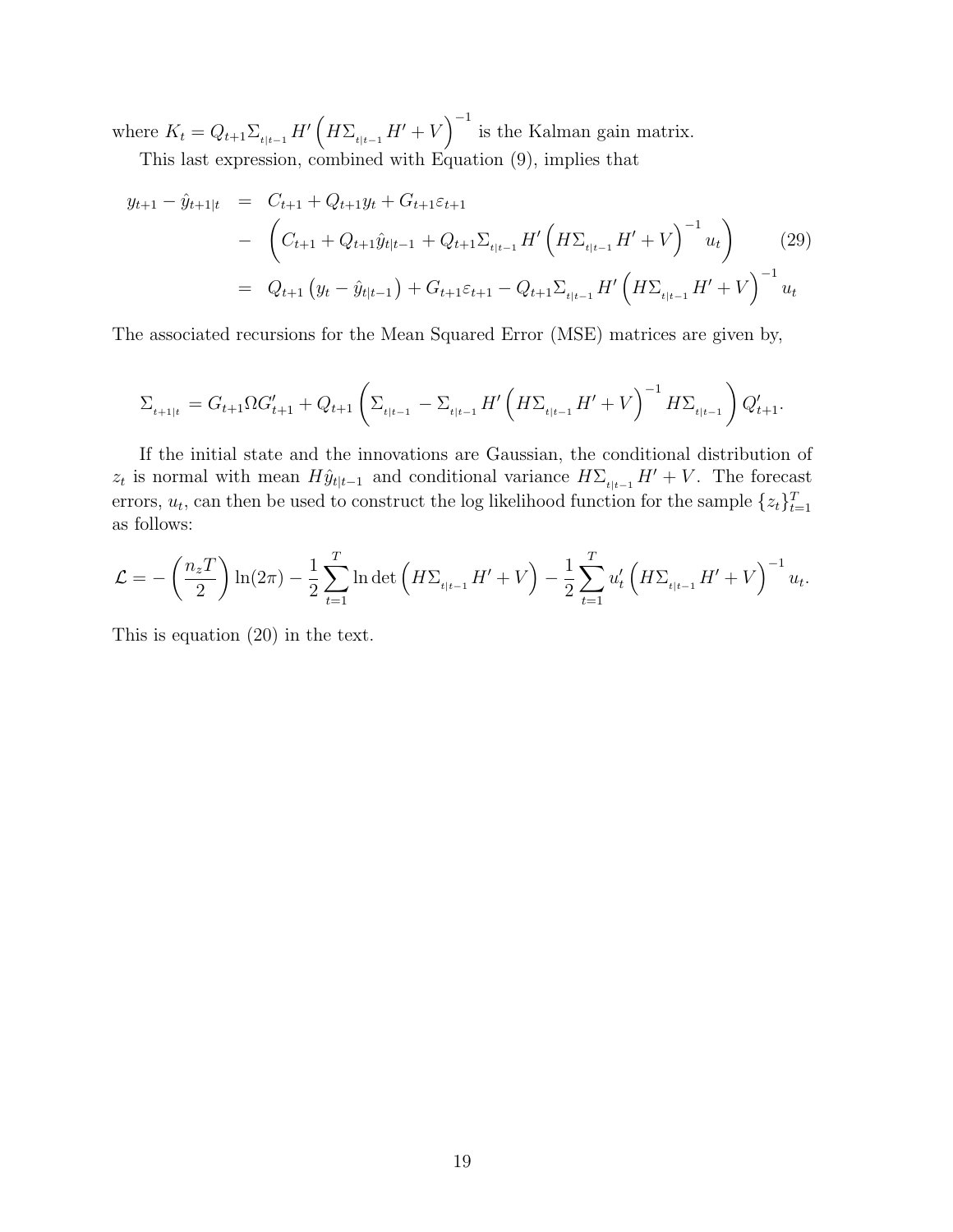## References

- Gary Anderson. A Reliable and Computationally Efficient Algorithm for Imposing the Saddle Point Property in Dynamic Models. , unpublished manuscript, Board of Governors of the Federal Reserve System, 1997.
- Michael Binder and M Hashem Pesaran. Multivariate Rational Expectations Models and Macroeconometric Modelling: A Review and Some New Results. In in M Hashem Pesaran and M Wickens, editors, Handbook of Applied Econometrics: Macroeconomics, pages 139–187, Oxford, 1995. Basil Blackwell.
- Michael Binder and M Hashem Pesaran. Multivariate linear rational expectations models: Characterization of the nature of the solutions and their fully recursive computation. Econometric Theory, 13:877–888, 1997.
- Olivier Jean Blanchard and Charles M. Kahn. The Solution of Linear Difference Models Under Rational Expectations. Econometrica, 48(5):1305–1311, July 1980.
- Adam Cagliarini and Mariano Kulish. Solving Linear Rational Expectations Models with Predictable Structural Changes. The Review of Economics and Statistics, 95(1): 328–336, 2013.
- Richard Clarida, Jordi Gali, and Mark Gertler. Monetary Policy Rules and Macroeconomic Stability: Evidence and Some Theory. Quarterly Journal of Economics, 1: 147–180, 2000.
- Vasco Cúrdia and Daria Finocchiaro. An Estimated DSGE Model for Sweden with a Monetary Regime Change. Stockholm University, Institute for International Economic Studies Seminar Papers 740, 2005.
- James D Hamilton. *Time Series Analysis*. Princenton University Press, New Jersey, 1994.
- Andrew C Harvey. Forecasting, structural time series models and the Kalman filter. Cambridge University Press, Cambridge, 1989.
- Atsushi Inoue and Barbara Rossi. Identifying the Sources of Instabilities in Macroeconomic Fluctuations. Review of Economics and Statistics, 93(4):1186–1204, 2011.
- Peter Ireland. Sticky-price models of the business cycle: Specification and Stability. Journal of Monetary Economics, 47:3–18, 2001.
- Peter Ireland. Technology Shocks in The New Keynesian Model. The Review of Economics and Statistics, 86(4):923–936, 2004.
- Robert King and Mark Watson. The Solution of Singular Linear Difference Systems Under Rational Expectations. International Economic Review, 39(4):1015–1026, 1998.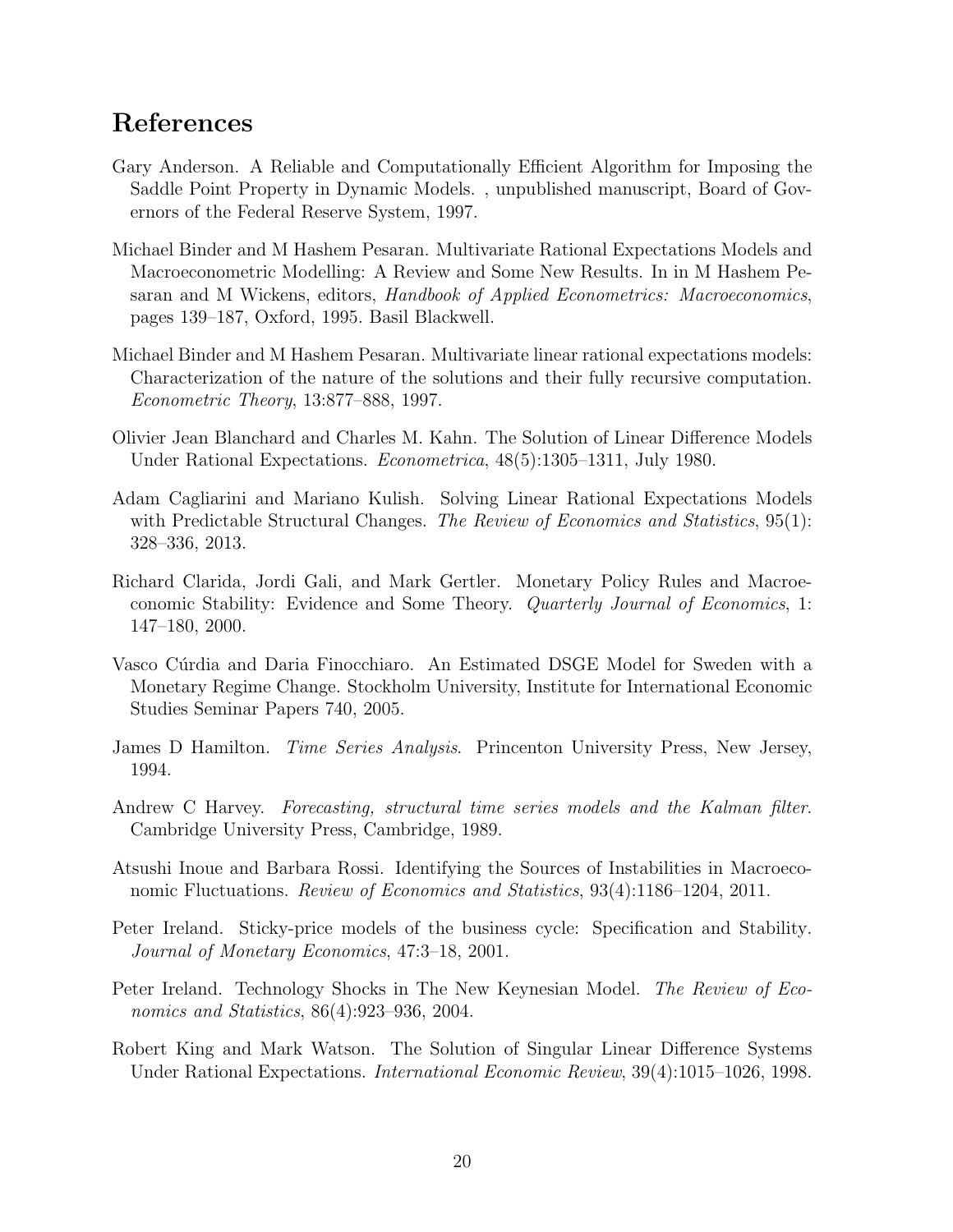- Paul Klein. Using the Generalized Schur Form to Solve a Multivariate Linear Rational Expectations Model. Journal of Economic Dynamics and Control, 24(10):1305–1311, 2000.
- Thomas Lubik and Frank Schorfheide. Testing for Indeterminacy: An Application to U.S. Monetary Policy. American Economic Review, 94(1):190–217, 2004.
- Jacob Marschak. Economic Measurement for Policy and Prediction. In William C Hood and Tjalling G Koopmans, editors, Studies in Econometric Method, pages 1–26, New York, 1953. Cowles Commission.
- Christopher A. Sims. Solving Linear Rational Expectations Models. Computational Economics, 20:1–20, 2001.
- James H Stock and Mark W Watson. Why has U.S. inflation become harder to forecast? Journal of Money, Credit and Banking, 39(1):3–33, February 2007.
- Harald Uhlig. A Toolkit for Analyzing Nonlinear Dynamic Stochastic Models Easily. Working paper DP 9597, CEPR, 1997.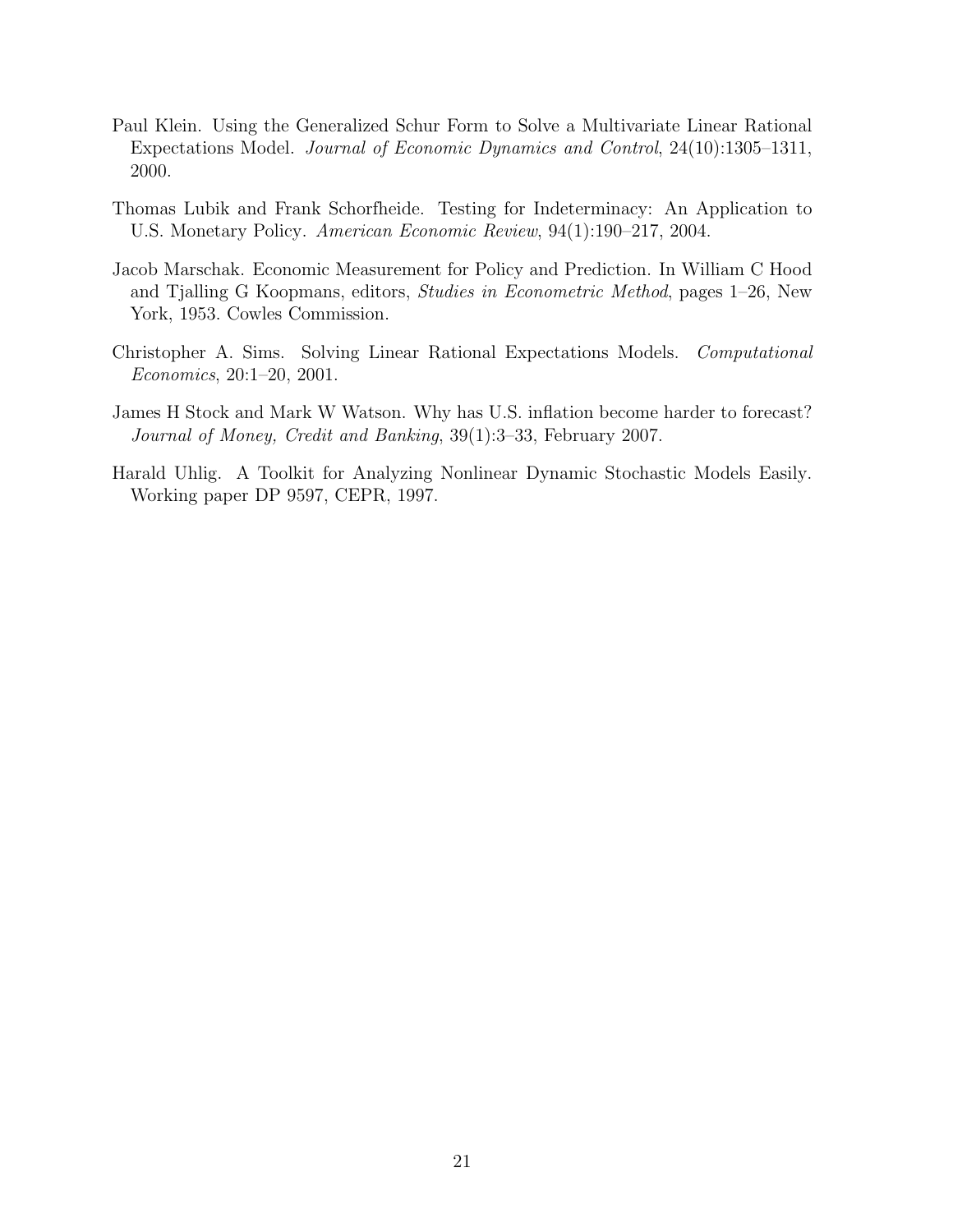Figure 4: Observables

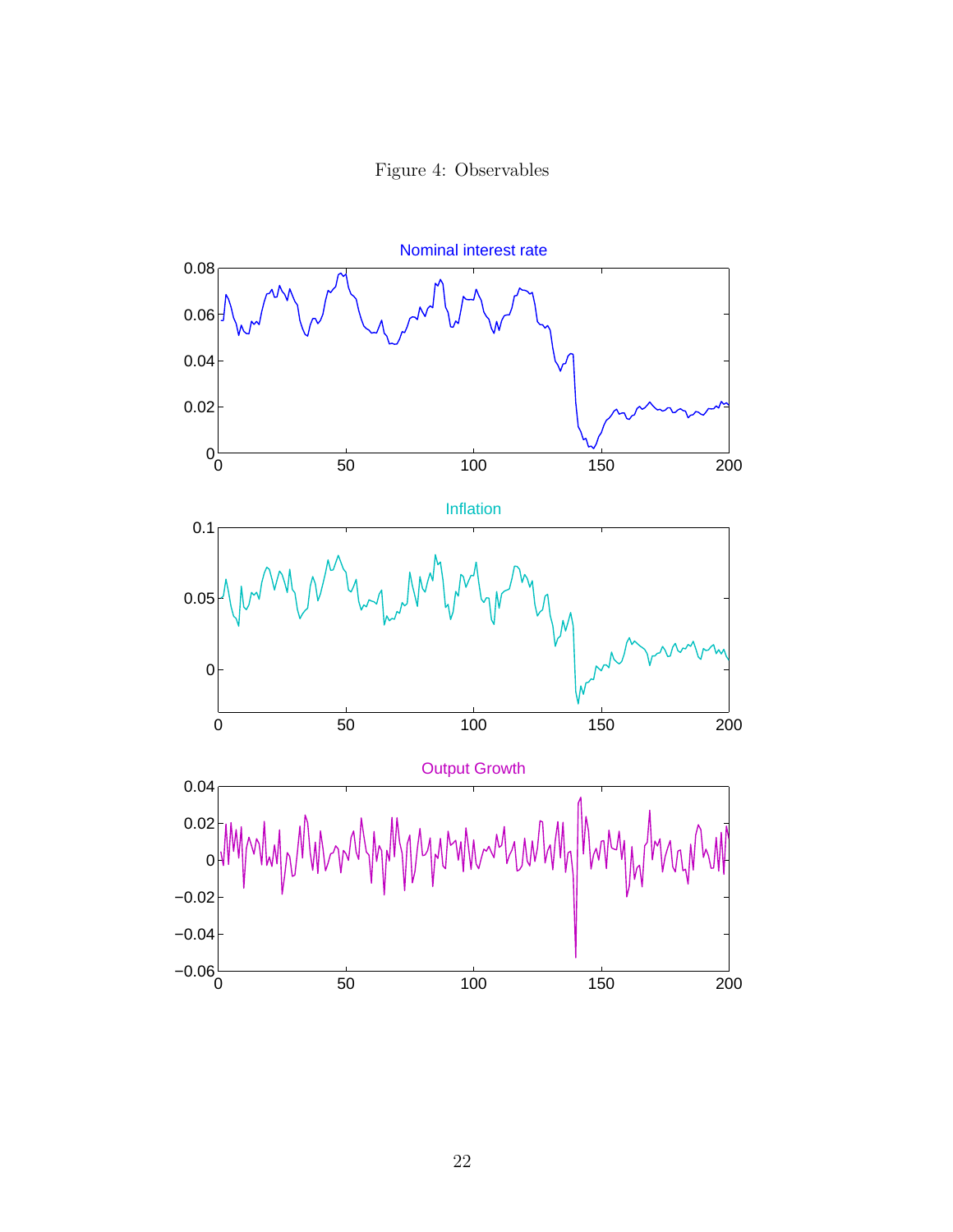

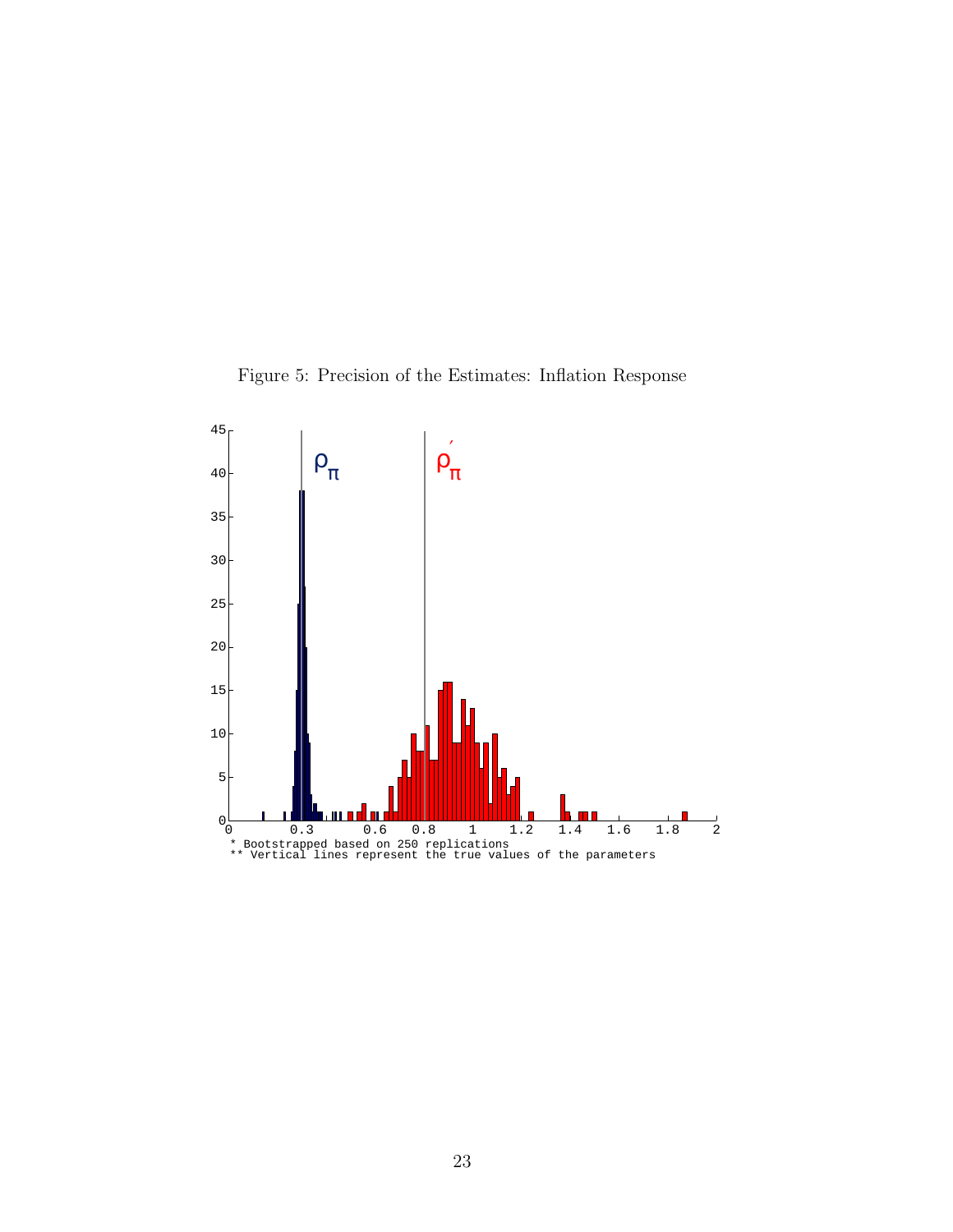

Figure 6: Precision of the Estimates: Inflation Target